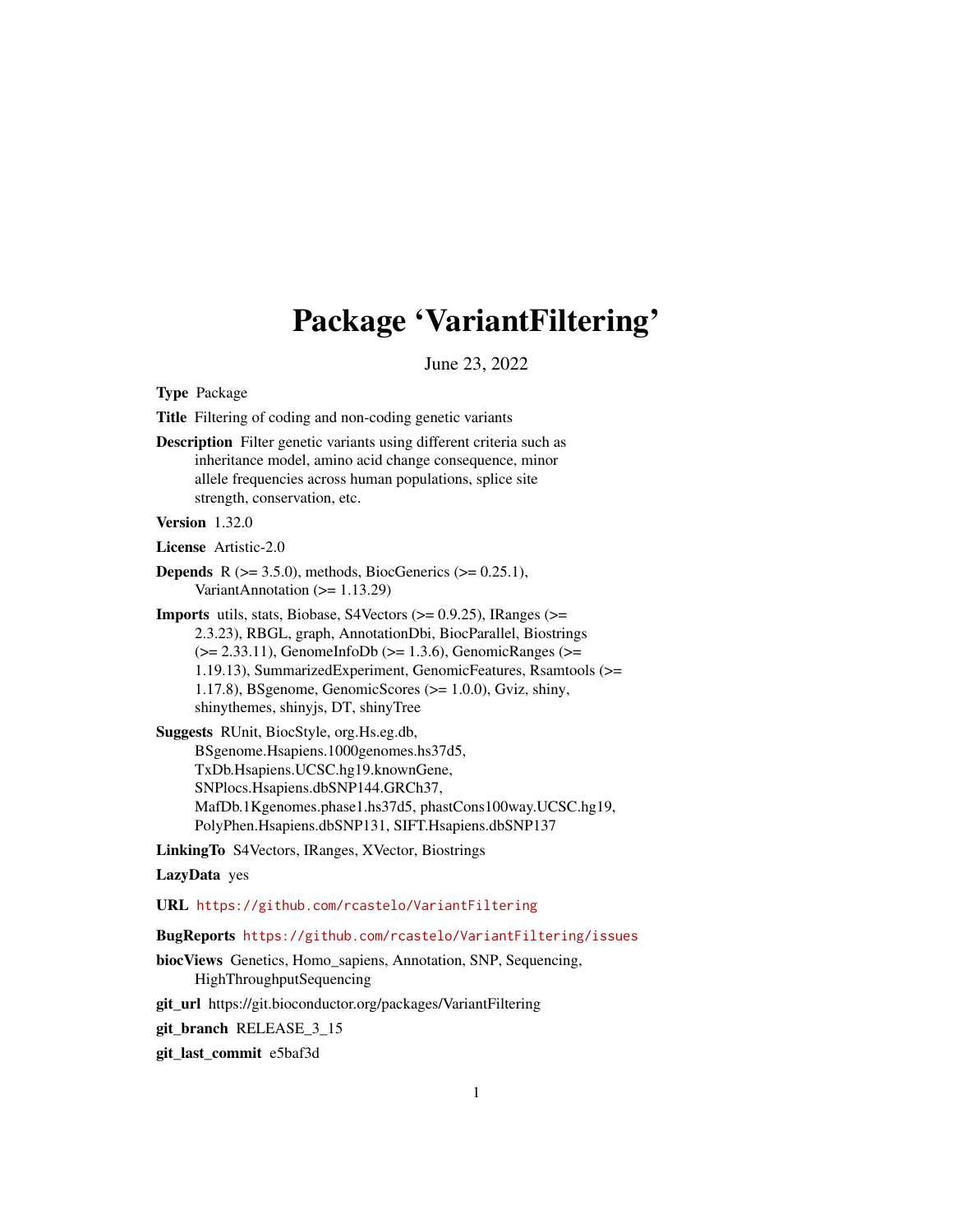git\_last\_commit\_date 2022-04-26 Date/Publication 2022-06-23 Author Robert Castelo [aut, cre], Dei Martinez Elurbe [ctb], Pau Puigdevall [ctb], Joan Fernandez [ctb]

Maintainer Robert Castelo <robert.castelo@upf.edu>

## R topics documented:

| Index | 26 |
|-------|----|

VariantFiltering-package

#### *Filtering of coding and non-coding genetic variants*

#### Description

The VariantFiltering package filters coding and non-coding genetic variants using different criteria such as an inheritance model (autosomal recessive -both, homozygous and heterozygous-, autosomal dominant, X-linked and *de novo*), amino acid change consequence, minor allele frequencies, cryptic splice site potential, conservation, etc.

#### Functions

- [autosomalRecessiveHomozygous](#page-5-1) identify homozygous variants in the affected individual(s) while the unaffected ones present these same variants but in heterozygous state. Autosomal recessive inheritance pattern.
- [autosomalRecessiveHeterozygous](#page-4-1) identify variants grouped by genes with two (or more) heterogeneous alleles (at least one on each allele, i.e. coming from each parent). Autosomal recessive inheritance pattern.

<span id="page-1-0"></span>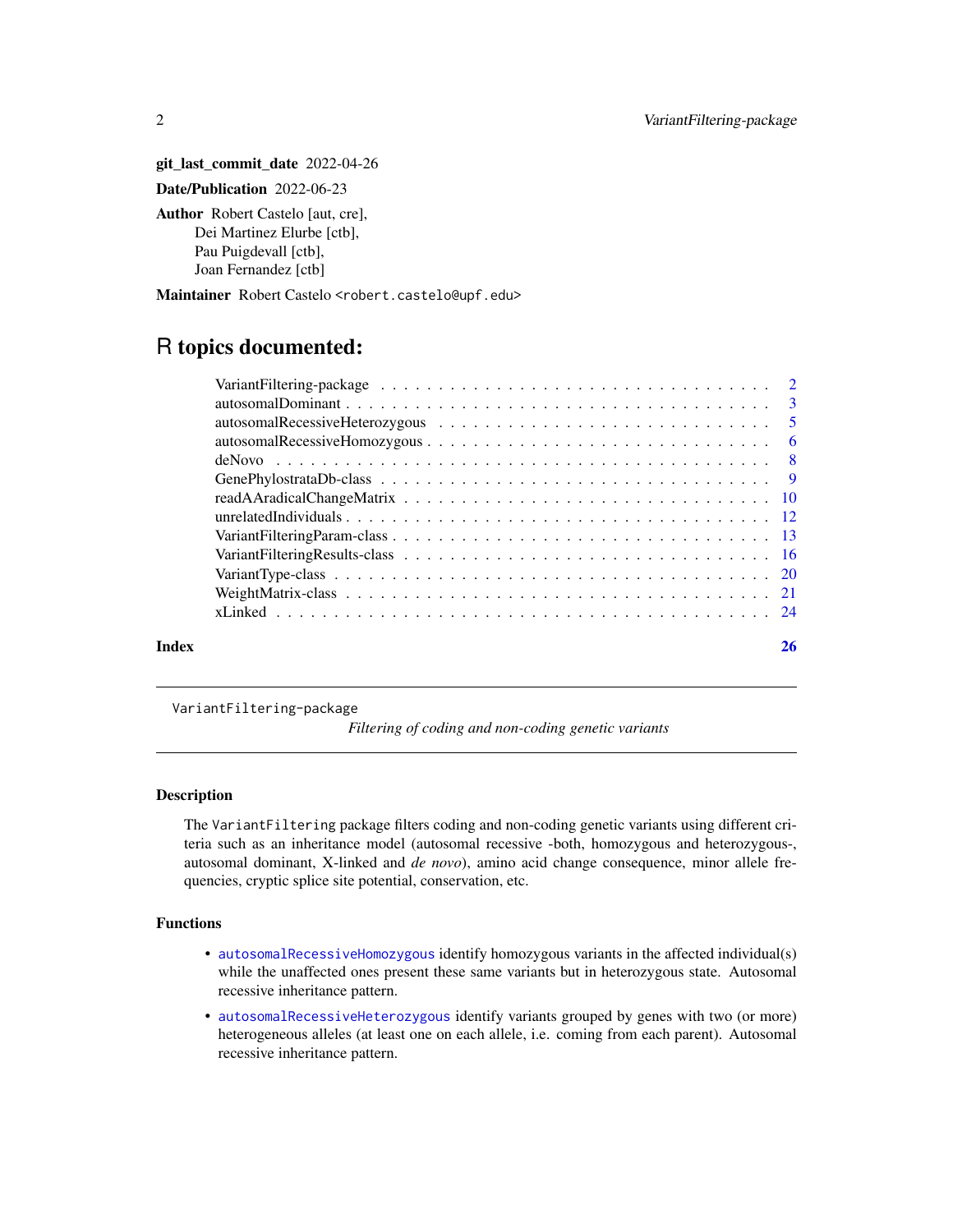#### <span id="page-2-0"></span>autosomalDominant 3

- [autosomalDominant](#page-2-1) identify variants present in all the affected individual(s) discarding the ones that also occur in at least one of the unaffected subjects. Autosomal dominant inheritance pattern.
- [xLinked](#page-23-1) identify variants that appear only in the X chromosome of the unaffected females as heterozygous, don't appear in the unaffected males analyzed and finally are present (as homozygous) in the affected male(s). X-linked inheritance pattern.
- [deNovo](#page-7-1) identify variants in the affected individual that have not been inherited.
- [unrelatedIndividuals](#page-11-1) annotate variants without filtering by any inheritance pattern.

#### Author(s)

Dei M. Elurbe and Robert Castelo.

Maintainer: Robert Castelo <robert.castelo@upf.edu>

#### References

Elurbe D.M., Mila, M., Castelo, R. VariantFiltering: filtering of coding and non-coding genetic variants, in preparation.

<span id="page-2-1"></span>autosomalDominant *Autosomal dominant inheritance analysis*

#### Description

This function identifies variants present in all the affected individual(s) discarding the ones that also occur in at least one of the unaffected subjects.

#### Usage

```
## S4 method for signature 'VariantFilteringParam'
autosomalDominant(param,
```
svparam=ScanVcfParam(), use=c("everything", "complete.obs", "all.obs"), BPPARAM=bpparam("SerialParam"))

#### Arguments

| param   | A Variant Filtering Param object built from a multisample VCF file with at<br>least one affected individual and zero or more unaffected ones, and from a PED<br>file specyfing the family relationships among individuals as well as their gender<br>and phenotype status (affected or unaffected). |
|---------|-----------------------------------------------------------------------------------------------------------------------------------------------------------------------------------------------------------------------------------------------------------------------------------------------------|
| svparam | An instance of a ScanVcfParam object to enable analyzing a subset of variants<br>and samples. This object is passed internally to a call to the readVcf() function<br>in the VariantAnnotation package, see its help page for a complete description<br>of this functionality.                      |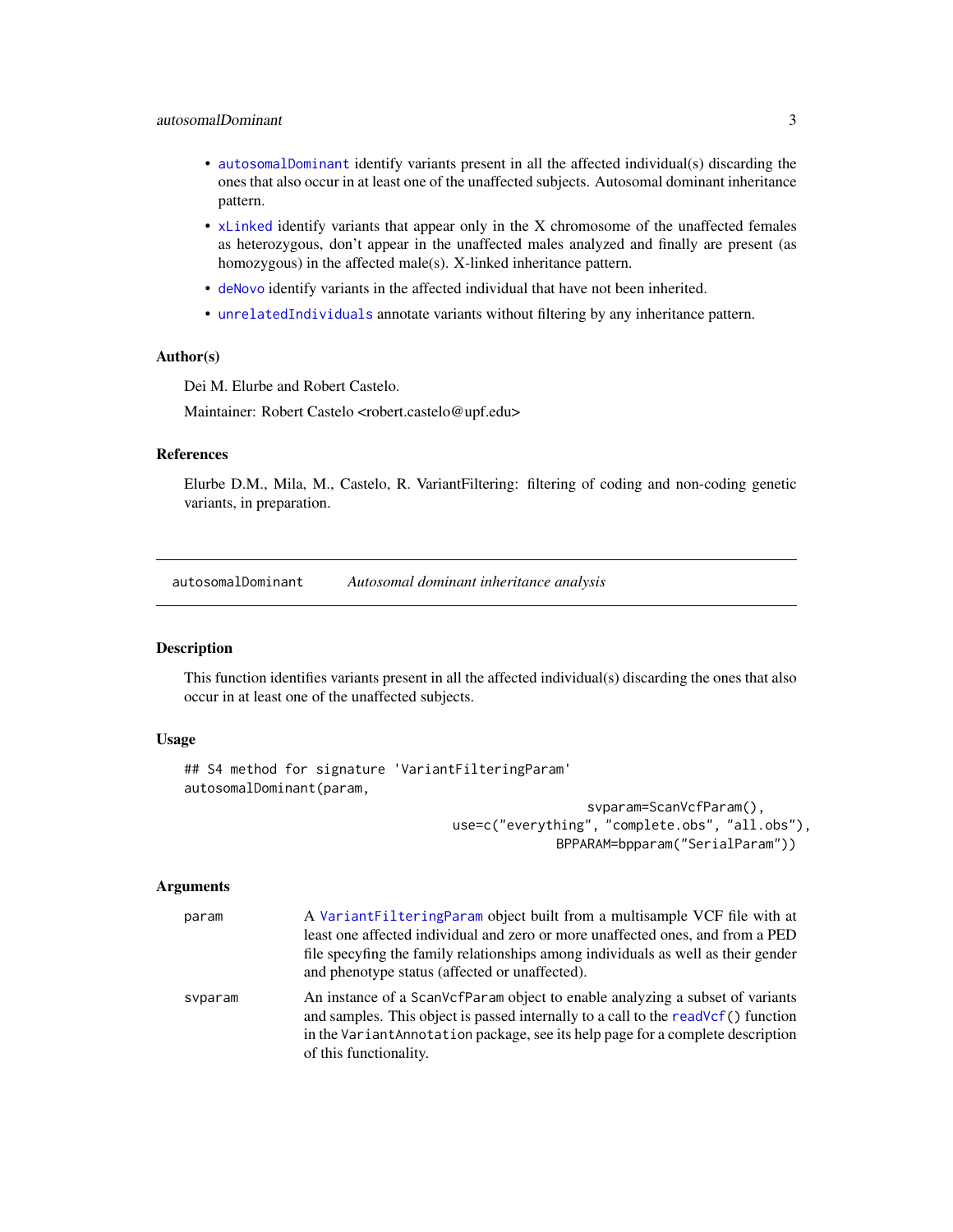<span id="page-3-0"></span>

| use            | character string specifying the policy to apply on missing genotypes when com-<br>paring them. This policy can be either "everything" (default), "complete.obs"<br>or '"all.obs"'. The default policy ('"everything"') will propagate NA truth val-<br>ues using the behavior of the R logical operators, with the exception that when |
|----------------|----------------------------------------------------------------------------------------------------------------------------------------------------------------------------------------------------------------------------------------------------------------------------------------------------------------------------------------|
|                | the final truth value associated with a variant is NA, the variant is ultimately dis-<br>carded.                                                                                                                                                                                                                                       |
| <b>BPPARAM</b> | An object of class BiocParallelParam specifying parameters related to the<br>parallel execution of some of the tasks and calculations within this function.<br>See function bpparam() from the BiocParallel package.                                                                                                                   |

#### Details

This function requires as an input a [VariantFilteringParam](#page-12-1) class object built from an input multisample VCF file, along with a PED file.

#### Value

An object of class [VariantFilteringResults](#page-15-1) including functional annotations on variants segregating according to an autosomal dominant inheritance model.

#### Author(s)

Dei M. Elurbe and R. Castelo

#### References

Elurbe D.M., Mila, M., Castelo, R. The VariantFiltering package, in preparation.

### See Also

[autosomalRecessiveHomozygous](#page-5-1) [autosomalRecessiveHeterozygous](#page-4-1) [xLinked](#page-23-1) [deNovo](#page-7-1) [unrelatedIndividuals](#page-11-1) [VariantFilteringResults](#page-15-1)

#### Examples

## Not run:

```
CEUvcf <- file.path(system.file("extdata", package="VariantFiltering"), "CEUtrio.vcf.bgz")
CEUped <- file.path(system.file("extdata", package="VariantFiltering"), "CEUtrio.ped")
param <- VariantFilteringParam(vcfFilename=CEUvcf,
                     pedFilename=CEUped)
aDo <- autosomalDominant(param)
aDo
```
## End(Not run)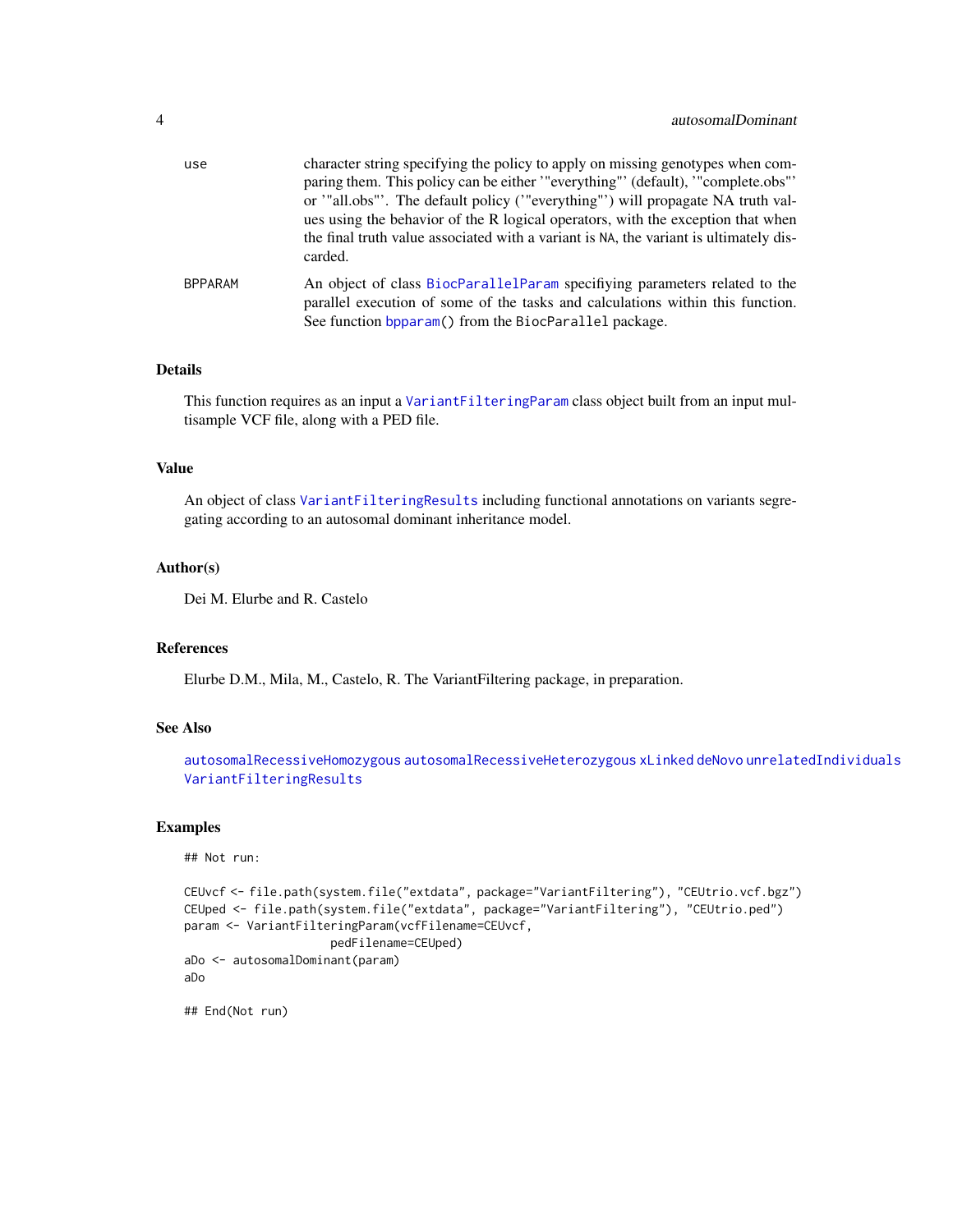<span id="page-4-1"></span><span id="page-4-0"></span>autosomalRecessiveHeterozygous

*Autosomal recessive inheritance analysis: Heterozygous*

#### Description

This function aims to analyze the variants of the unaffected individuals, storing and grouping the heterozygous ones by gene. The affected individuals ought present two or more different heterozygous changes in the gene, and at least one of them shall come from each parent.

#### Usage

## S4 method for signature 'VariantFilteringParam' autosomalRecessiveHeterozygous(param,

> svparam=ScanVcfParam(), BPPARAM=bpparam("SerialParam"))

#### Arguments

| param          | A Variant Filtering Param object built from a multisample VCF file with at<br>least one affected individual and two or more unaffected ones, and from a PED<br>file specyfing the family relationships among individuals as well as their gender<br>and phenotype status (affected or unaffected). |
|----------------|----------------------------------------------------------------------------------------------------------------------------------------------------------------------------------------------------------------------------------------------------------------------------------------------------|
| svparam        | An instance of a ScanVcfParam object to enable analyzing a subset of variants<br>and samples. This object is passed internally to a call to the readVcf() function<br>in the Variant Annotation package, see its help page for a complete description<br>of this functionality.                    |
| <b>BPPARAM</b> | An object of class BiocParallelParam specifiying parameters related to the<br>parallel execution of some of the tasks and calculations within this function.<br>See function bpparam() from the BiocParallel package.                                                                              |

#### Details

This function requires as an input a [VariantFilteringParam](#page-12-1) class object built from an input multisample VCF file, along with a PED file.

#### Value

An object of class [VariantFilteringResults](#page-15-1) including functional annotations on all selected variants.

#### Author(s)

Dei M. Elurbe and R. Castelo

#### References

Elurbe D.M., Mila, M., Castelo, R. The VariantFiltering package, in preparation.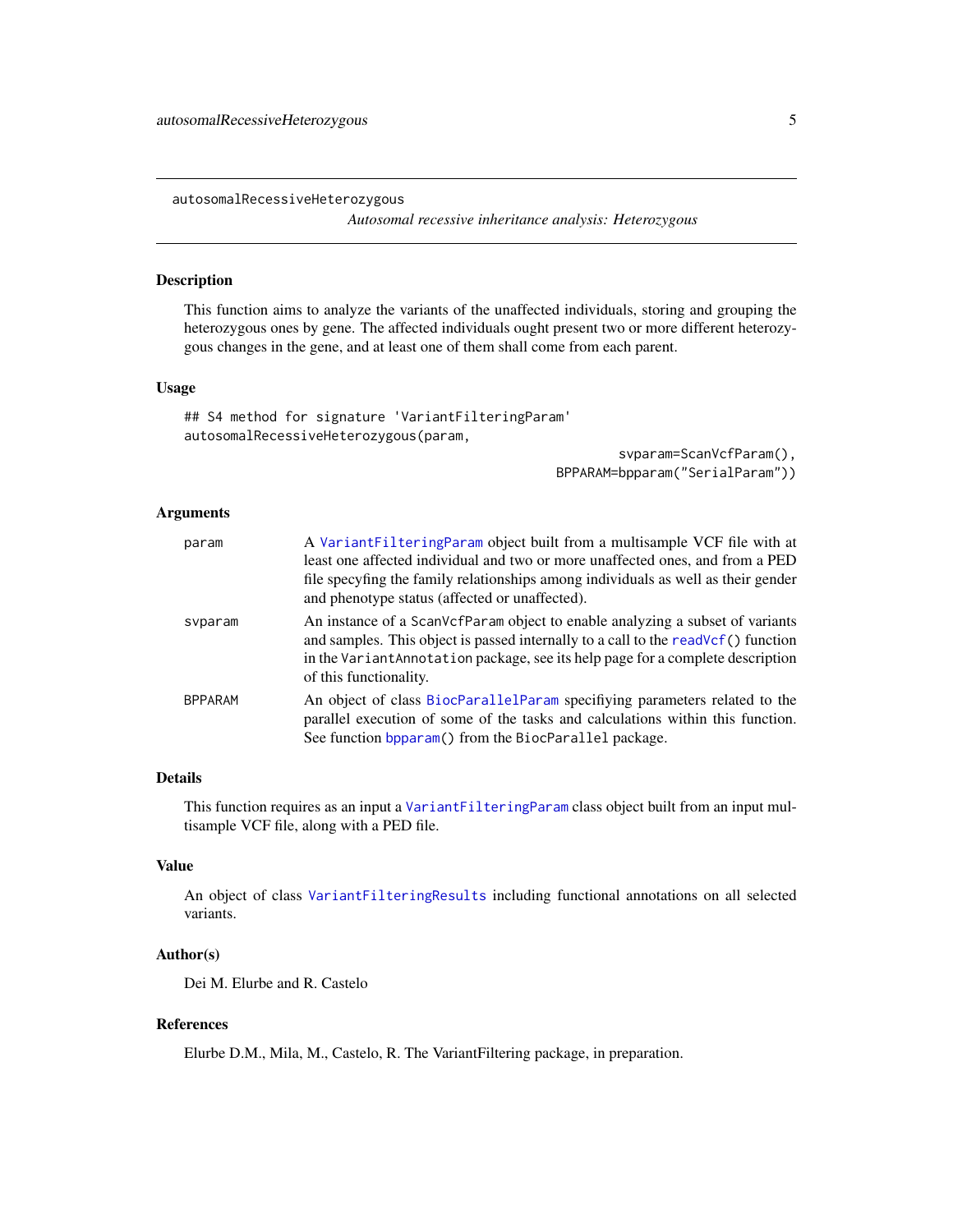#### <span id="page-5-0"></span>See Also

[autosomalRecessiveHomozygous](#page-5-1) [autosomalDominant](#page-2-1) [xLinked](#page-23-1) [deNovo](#page-7-1) [VariantFilteringResults](#page-15-1)

#### Examples

## Not run:

```
CEUvcf <- file.path(system.file("extdata", package="VariantFiltering"), "CEUtrio.vcf.bgz")
CEUped <- file.path(system.file("extdata", package="VariantFiltering"), "CEUtrio.ped")
param <- VariantFilteringParam(vcfFilename=CEUvcf,
                     pedFilename=CEUped)
reHet <- autosomalRecessiveHeterozygous(param)
reHet
```
## End(Not run)

<span id="page-5-1"></span>autosomalRecessiveHomozygous

*Autosomal recessive inheritance analysis: Homozygous*

#### Description

This function works analyzing the variants of the unaffected individuals storing the common heterozygous ones and comparing them with the common homozygous variants between the affected subjects.

#### Usage

## S4 method for signature 'VariantFilteringParam' autosomalRecessiveHomozygous(param,

> svparam=ScanVcfParam(), use=c("everything", "complete.obs", "all.obs"), includeHomRef=FALSE, age.of.onset=999, phenocopies=0, BPPARAM=bpparam("SerialParam"))

#### Arguments

| param   | A VariantFilteringParam object built from a multisample VCF file with at                                                                                                                                                                              |
|---------|-------------------------------------------------------------------------------------------------------------------------------------------------------------------------------------------------------------------------------------------------------|
|         | least one affected individual and zero or more unaffected ones, and from a PED                                                                                                                                                                        |
|         | file specyfing the family relationships among individuals as well as their gender<br>and phenotype status (affected or unaffected).                                                                                                                   |
| svparam | An instance of a ScanVcfParam object to enable analyzing a subset of variants<br>and samples. This object is passed internally to a call to the readVcf() function<br>in the Variant Annotation package, see its help page for a complete description |
|         | of this functionality.                                                                                                                                                                                                                                |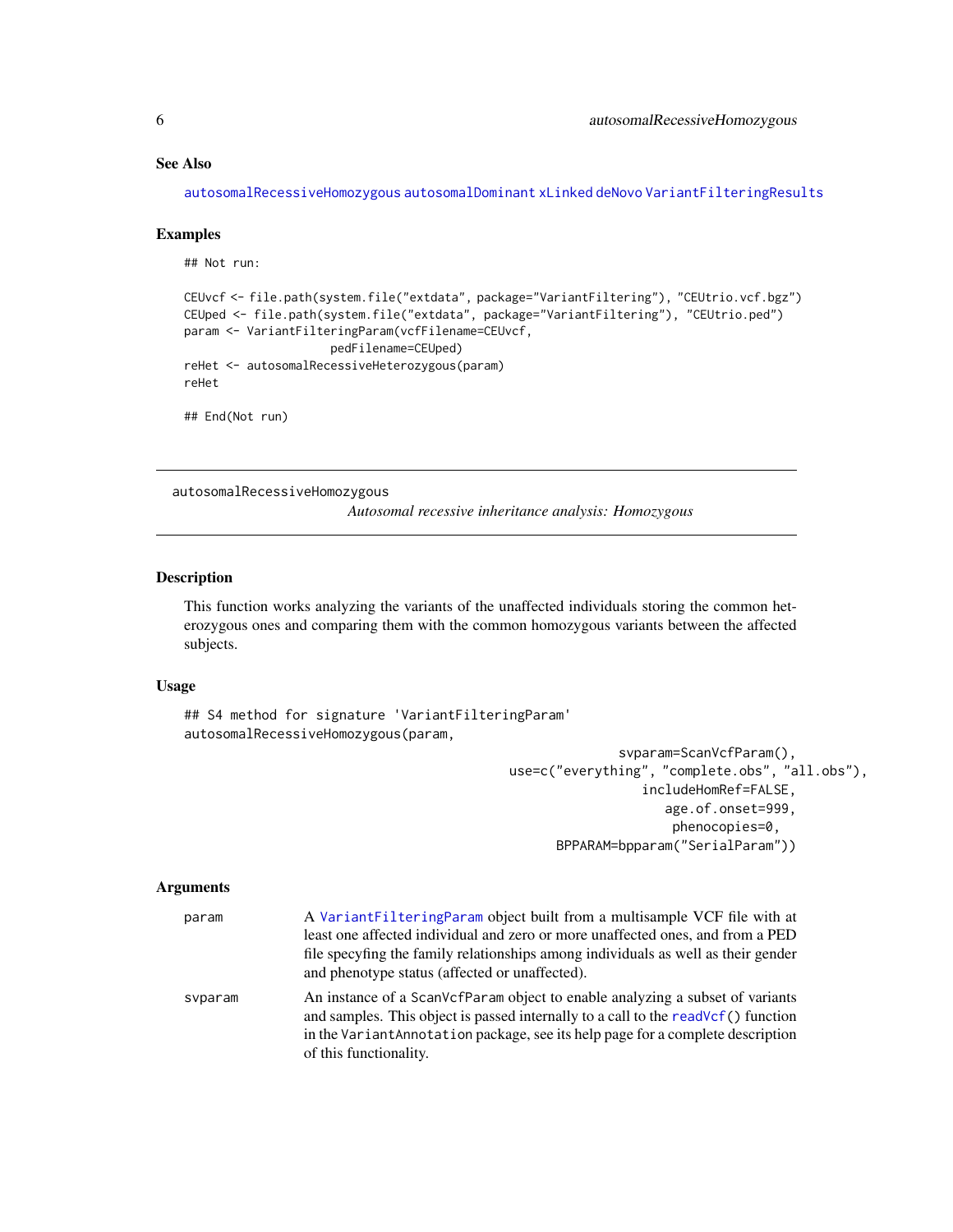<span id="page-6-0"></span>

| use            | character string specifying the policy to apply on missing genotypes when com-<br>paring them. This policy can be either "everything" (default), "complete.obs"<br>or '"all.obs"'. The default policy ('"everything"') will propagate NA truth val-<br>ues using the behavior of the R logical operators, with the exception that when<br>the final truth value associated with a variant is NA, the variant is ultimately dis-<br>carded. |
|----------------|--------------------------------------------------------------------------------------------------------------------------------------------------------------------------------------------------------------------------------------------------------------------------------------------------------------------------------------------------------------------------------------------------------------------------------------------|
| includeHomRef  | logical value specifying whether the homozygous reference genotype determines<br>the affected phenotype (TRUE) or not (FALSE, default).                                                                                                                                                                                                                                                                                                    |
| age.of.onset   | numerical value specifying the age of onset at which individuals below that age<br>are set their phenotype to unknown. This argument is currently experimental.                                                                                                                                                                                                                                                                            |
| phenocopies    | numerical value specifying the maximum fraction of affected individuals not<br>sharing the homozygous genotype.                                                                                                                                                                                                                                                                                                                            |
| <b>BPPARAM</b> | An VariantFilteringParam object containing VCF file(s). From 1 to 5 indepen-<br>dent files for affected individuals and 0 to 5 more for unaffected ones (up to 10)<br>individuals). If the VCF is a multi-sample, it can contain the same amount of<br>individuals divided likewise.                                                                                                                                                       |

#### Details

This function requires as an input a [VariantFilteringParam](#page-12-1) class object built from an input multisample VCF file, along with a PED file.

#### Value

An object of class [VariantFilteringResults](#page-15-1) including functional annotations on all selected variants.

#### Author(s)

Dei M. Elurbe and R. Castelo

#### References

Elurbe D.M., Mila, M., Castelo, R. The VariantFiltering package, in preparation.

#### See Also

[autosomalRecessiveHeterozygous](#page-4-1) [autosomalDominant](#page-2-1) [xLinked](#page-23-1) [deNovo](#page-7-1) [unrelatedIndividuals](#page-11-1) [VariantFilteringResults](#page-15-1)

#### Examples

```
## Not run:
library(VariantFiltering)
CEUvcf <- file.path(system.file("extdata", package="VariantFiltering"),
                    "CEUtrio.vcf.bgz")
CEUped <- file.path(system.file("extdata", package="VariantFiltering"),
                    "CEUtrio.ped")
```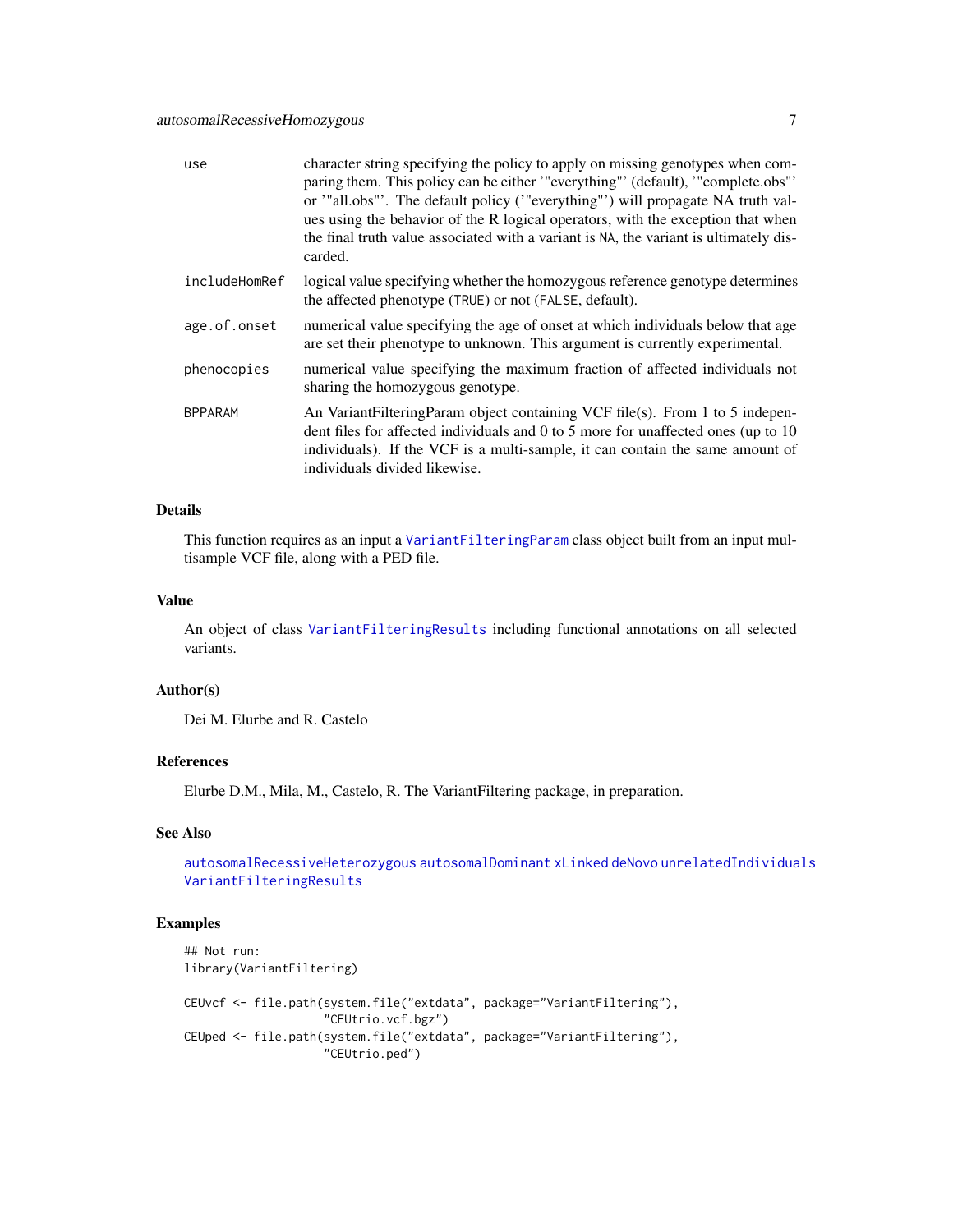8 deNovo de la contrada de la contrada de la contrada de la contrada de la contrada de la contrada de la contrada de la contrada de la contrada de la contrada de la contrada de la contrada de la contrada de la contrada de

```
param <- VariantFilteringParam(vcfFilename=CEUvcf, pedFilename=CEUped)
reHo <- autosomalRecessiveHomozygous(param)
reHo
```
## End(Not run)

<span id="page-7-1"></span>deNovo *De Novo variants analysis*

#### Description

This function has been created in order to search and annotate *de novo* variants in one individual, discarding the ones shared with his/her parents.

#### Usage

```
## S4 method for signature 'VariantFilteringParam'
deNovo(param,
                                          svparam=ScanVcfParam(),
```
use=c("everything", "complete.obs", "all.obs"), BPPARAM=bpparam("SerialParam"))

#### Arguments

| param          | A Variant Filtering Param object built from a multisample VCF file with at<br>least one affected individual and zero or more unaffected ones, and from a PED<br>file specyfing the family relationships among individuals as well as their gender<br>and phenotype status (affected or unaffected).                                                                                                                                        |
|----------------|--------------------------------------------------------------------------------------------------------------------------------------------------------------------------------------------------------------------------------------------------------------------------------------------------------------------------------------------------------------------------------------------------------------------------------------------|
| svparam        | An instance of a ScanVcfParam object to enable analyzing a subset of variants<br>and samples. This object is passed internally to a call to the readVcf() function<br>in the VariantAnnotation package, see its help page for a complete description<br>of this functionality.                                                                                                                                                             |
| use            | character string specifying the policy to apply on missing genotypes when com-<br>paring them. This policy can be either "everything" (default), "complete.obs"<br>or '"all.obs"'. The default policy ('"everything"') will propagate NA truth val-<br>ues using the behavior of the R logical operators, with the exception that when<br>the final truth value associated with a variant is NA, the variant is ultimately dis-<br>carded. |
| <b>BPPARAM</b> | An object of class BiocParallelParam specifying parameters related to the<br>parallel execution of some of the tasks and calculations within this function.<br>See function bpparam() from the BiocParallel package.                                                                                                                                                                                                                       |

#### Details

This function requires as an input a [VariantFilteringParam](#page-12-1) class object built from an input multisample VCF file, along with a PED file.

<span id="page-7-0"></span>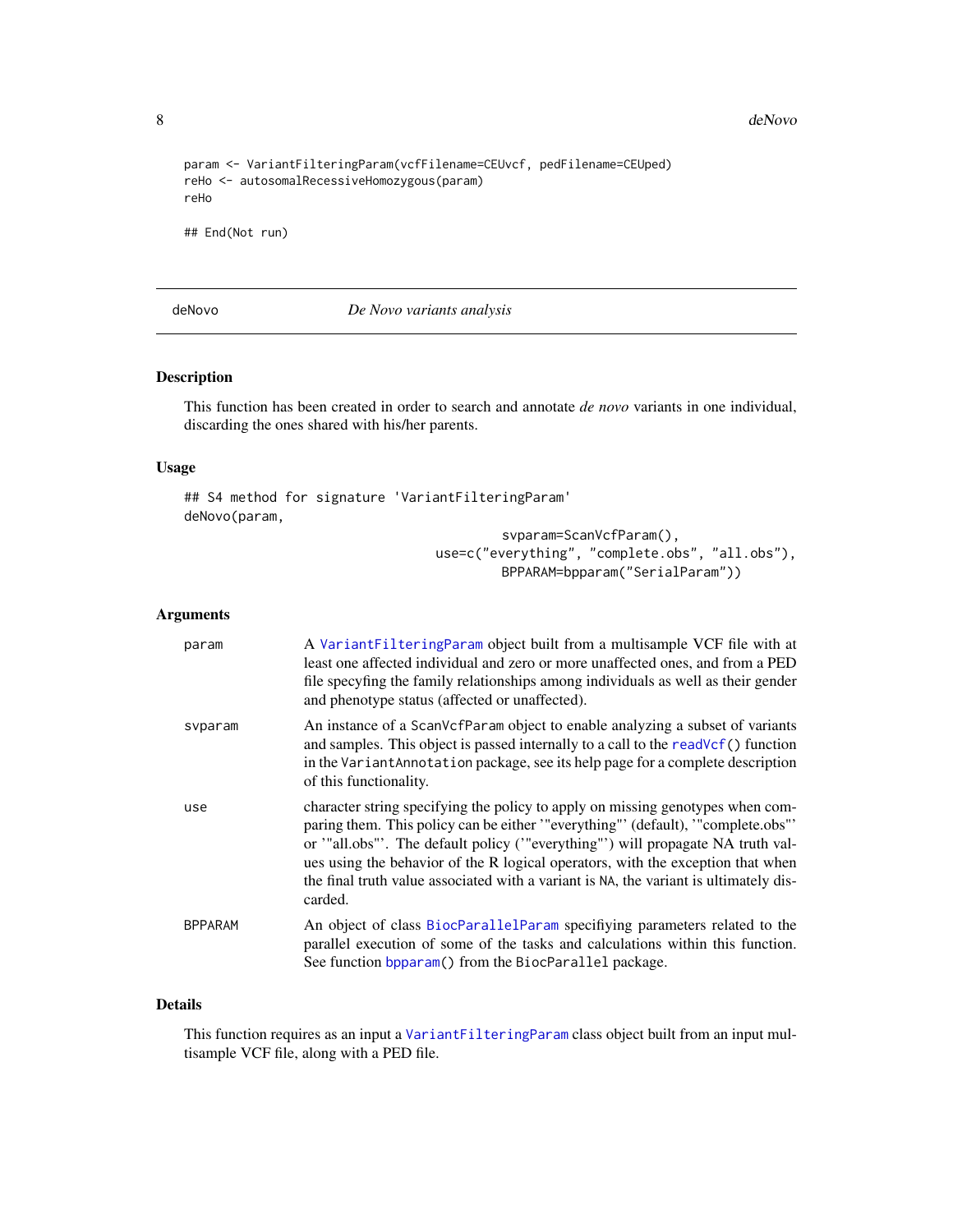#### <span id="page-8-0"></span>Value

An object of class [VariantFilteringResults](#page-15-1) including functional annotations on all selected variants.

#### Author(s)

Dei M. Elurbe and R. Castelo

#### References

Elurbe D.M., Mila, M., Castelo, R. The VariantFiltering package, in preparation.

#### See Also

```
autosomalRecessiveHomozygous autosomalDominant autosomalRecessiveHeterozygous xLinked
VariantFilteringResults
```
#### Examples

## Not run:

```
CEUvcf <- file.path(system.file("extdata", package="VariantFiltering"), "CEUtrio.vcf.bgz")
CEUped <- file.path(system.file("extdata", package="VariantFiltering"), "CEUtrio.ped")
param <- VariantFilteringParam(vcfFilename=CEUvcf,
                     pedFilename=CEUped)
deNo <- deNovo(param)
deNo
```
## End(Not run)

GenePhylostrataDb-class

*PhastConsDb class*

#### Description

Class for storing gene-level conservation information in the form of levels of phylogenetic strata; see Neme and Tautz (2013).

#### Usage

```
## S4 method for signature 'GenePhylostrataDb'
genePhylostrata(object)
## S4 method for signature 'GenePhylostrataDb'
genePhylostratum(object, ids)
## S4 method for signature 'GenePhylostrataDb'
organism(object)
```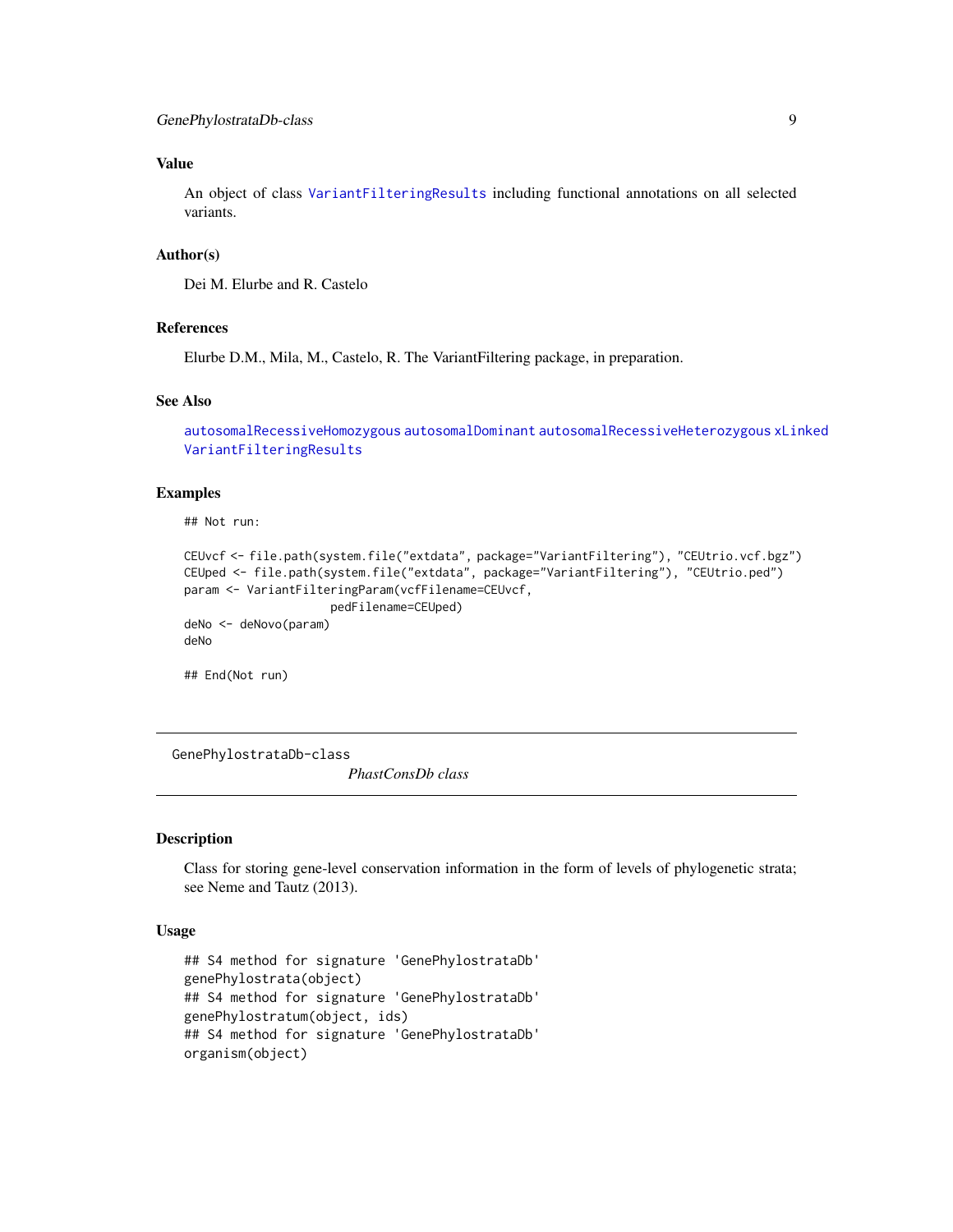#### <span id="page-9-0"></span>**Arguments**

| object | A GenePhylostrataDb object.                                                                                                                                     |
|--------|-----------------------------------------------------------------------------------------------------------------------------------------------------------------|
| ids    | A string character vector with the gene identifiers to fetch their phylostrata.<br>These identifiers can be only either Ensembl Gene Identifiers (ENSGXXXXX) or |
|        | Entrez Gene Identifiers.                                                                                                                                        |

#### Details

The GenePhylostrataDb class and associated methods serve the purpose of storing and manipulating gene-level conservation information in the form of levels of phylogenetic strata (Neme and Tautz, 2013). One such objects is created at loading time by the VariantFiltering package with the constructor function GenePhylostrataDb(), and it is called humanGenesPhylostrata.

#### Value

.

#### Author(s)

R. Castelo

#### Source

<http://genomebiology.com/content/supplementary/1471-2164-14-117-s1.xlsx>

#### References

Neme, R. and Tautz, D. Phylogenetic patterns of emergence of new genes support a model of frequent de novo evolution. BMC Genomics, 14:117, 2013

#### See Also

[phastCons100way.UCSC.hg19](#page-0-0)

### Examples

humanGenesPhylostrata

readAAradicalChangeMatrix

*Read matrix of amino acid radical changes*

#### Description

Function to read and parse a tab-separated file of amino acid properties into a matrix of logical values indicating whether the change of one amino acid by another can be considered radical or conservative according to the chemical properties specified in the input file.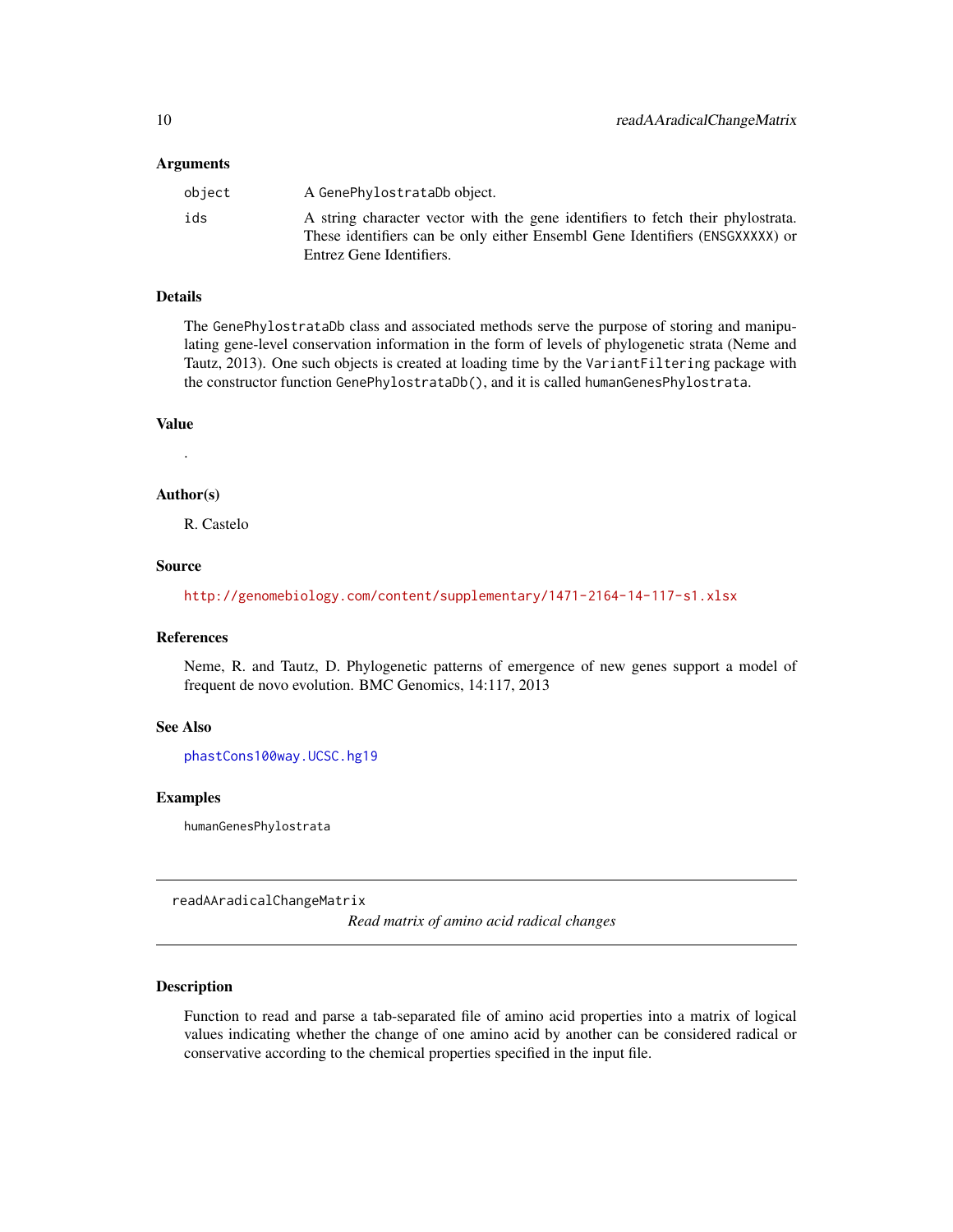#### <span id="page-10-0"></span>Usage

readAAradicalChangeMatrix(file)

#### Arguments

```
file A file containing a classification of amino acids with respect to one or more
                 chemical properties. Its particular format should match the one from the file
                 called AA_chemical_properties_HanadaGojoboriLi2006.tsv found in the
                 extdata folder of this package. This file is based on Table 1 from Hanada et al.
                 (2006).
```
#### Details

The input file should contain one or more columns each of them forming a logical mask specifing sets of amino acids sharing some chemical property.

#### Value

An squared symmetric matrix with as many rows and columns as amino acids and whose cells contain logical values. These values are set to TRUE whenever the amino acid change implied by row and column is considered radical and FALSE when considered conservative. Amino acid changes within a chemical property are defined as conservative and radical otherwise.

#### Author(s)

R. Castelo

#### References

Hanada, K., Gojobori, T. and Li, W. Radical amino acid change versus positive selection in the evolution of viral envelope proteins. Gene, 385:83-88, 2006.

#### See Also

[VariantFilteringParam](#page-12-1)

#### Examples

```
aamat <- readAAradicalChangeMatrix(file.path(system.file("extdata", package="VariantFiltering"),
                                   "AA_chemical_properties_HanadaGojoboriLi2006.tsv"))
aamat[1:5, 1:5]
```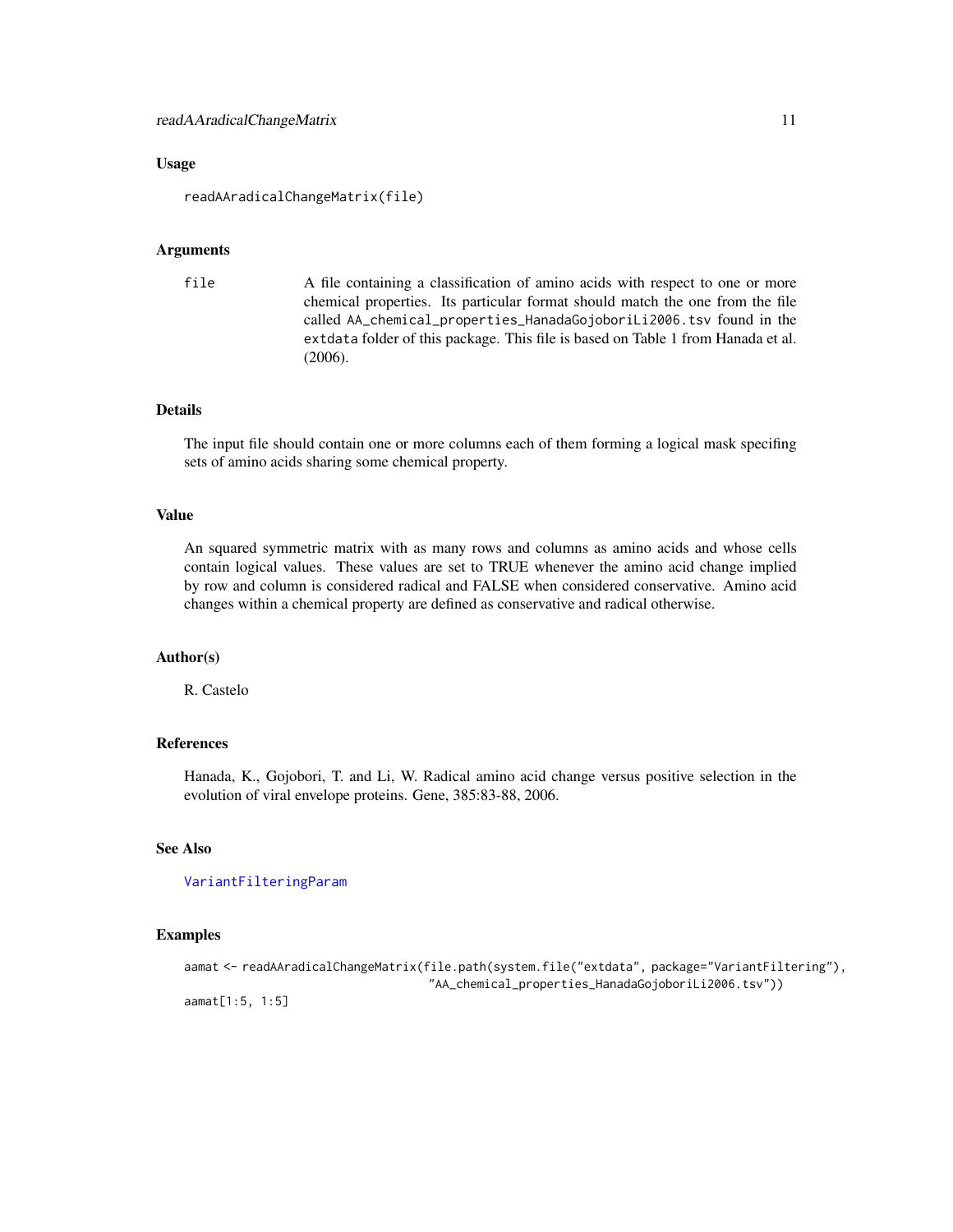<span id="page-11-1"></span><span id="page-11-0"></span>unrelatedIndividuals *Analysis designed to be applied over a group of unrelated individuals*

#### Description

This function is designed to create an object to deepen into the variants presented by a group of unrelated individuals

#### Usage

```
## S4 method for signature 'VariantFilteringParam'
unrelatedIndividuals(param,
```
svparam=ScanVcfParam(), BPPARAM=bpparam("SerialParam"))

#### Arguments

| param          | A Variant Filtering Param object built from a multisample VCF file.                                                                                                                                                                                                            |
|----------------|--------------------------------------------------------------------------------------------------------------------------------------------------------------------------------------------------------------------------------------------------------------------------------|
| svparam        | An instance of a ScanVcfParam object to enable analyzing a subset of variants<br>and samples. This object is passed internally to a call to the readVcf() function<br>in the VariantAnnotation package, see its help page for a complete description<br>of this functionality. |
| <b>BPPARAM</b> | An object of class BiocParallelParam specifying parameters related to the<br>parallel execution of some of the tasks and calculations within this function.<br>See function bpparam() from the BiocParallel package.                                                           |

#### Details

This function requires as an input a [VariantFilteringParam](#page-12-1) class object built from an input multisample VCF file.

#### Value

An object of class [VariantFilteringResults](#page-15-1) including functional annotations on all variants.

#### Author(s)

Dei M. Elurbe and R. Castelo

#### References

Elurbe D.M., Mila, M., Castelo, R. The VariantFiltering package, in preparation.

#### See Also

[autosomalRecessiveHomozygous](#page-5-1) [autosomalRecessiveHeterozygous](#page-4-1) [autosomalDominant](#page-2-1) [deNovo](#page-7-1) [xLinked](#page-23-1) [VariantFilteringResults](#page-15-1)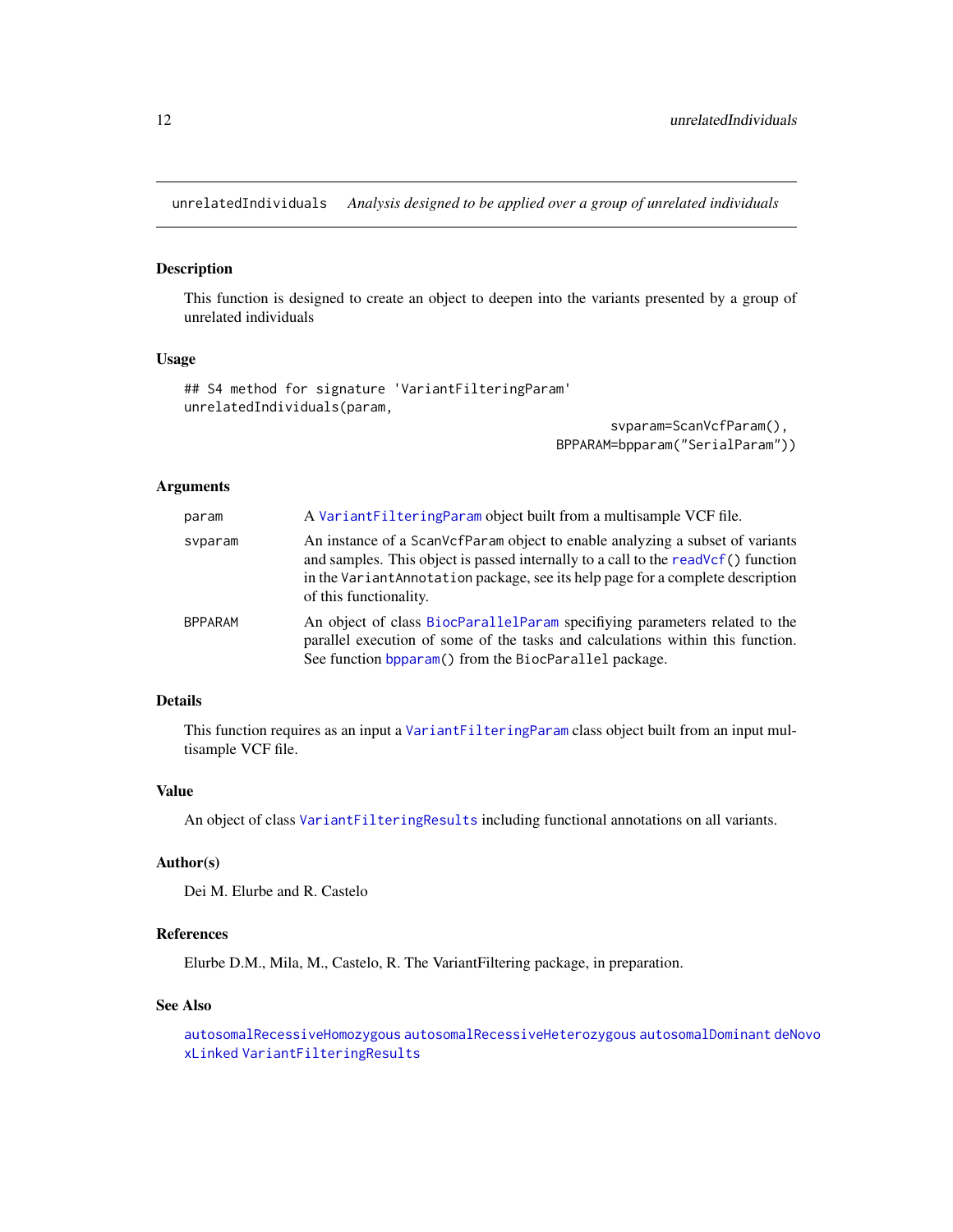#### <span id="page-12-0"></span>VariantFilteringParam-class 13

#### Examples

## Not run:

```
CEUvcf <- file.path(system.file("extdata", package="VariantFiltering"), "CEUtrio.vcf.bgz")
param <- VariantFilteringParam(vcfFilename=CEUvcf)
uInd <- unrelatedIndividuals(param)
uInd
```
## End(Not run)

<span id="page-12-2"></span>VariantFilteringParam-class *VariantFiltering parameter class*

#### <span id="page-12-1"></span>**Description**

The class VariantFilteringParam is defined to ease configuring the call to the functions that filter input genetic variants according to a desired segregating inheritance model (xLinked(), autosomalRecessiveHomozygous() etc).

#### Usage

```
VariantFilteringParam(vcfFilename, pedFilename=NA_character_,
                      bsgenome="BSgenome.Hsapiens.1000genomes.hs37d5",
                      orgdb="org.Hs.eg.db",
                      txdb="TxDb.Hsapiens.UCSC.hg19.knownGene",
                      snpdb="SNPlocs.Hsapiens.dbSNP144.GRCh37",
                      weightMatricesFilenames=NA,
              weightMatricesLocations=rep(list(variantLocations()), length(weightMatricesFilenames)),
              weightMatricesStrictLocations=rep(list(FALSE), length(weightMatricesFilenames)),
                      radicalAAchangeFilename=file.path(system.file("extdata",
                                                   package="VariantFiltering"),
                                      "AA_chemical_properties_HanadaGojoboriLi2006.tsv"),
                      codonusageFilename=file.path(system.file("extdata",
                                                    package="VariantFiltering"),
                                                    "humanCodonUsage.txt"),
                      geneticCode=getGeneticCode("SGC0"),
                      allTranscripts=FALSE,
                     regionAnnotations=list(CodingVariants(), IntronVariants(),
                              FiveSpliceSiteVariants(), ThreeSpliceSiteVariants(),
                              PromoterVariants(), FiveUTRVariants(), ThreeUTRVariants()),
                      intergenic=FALSE,
                      otherAnnotations=c("MafDb.1Kgenomes.phase1.hs37d5",
                                         "PolyPhen.Hsapiens.dbSNP131",
                                         "SIFT.Hsapiens.dbSNP137",
                                         "phastCons100way.UCSC.hg19",
                                         "humanGenesPhylostrata"),
```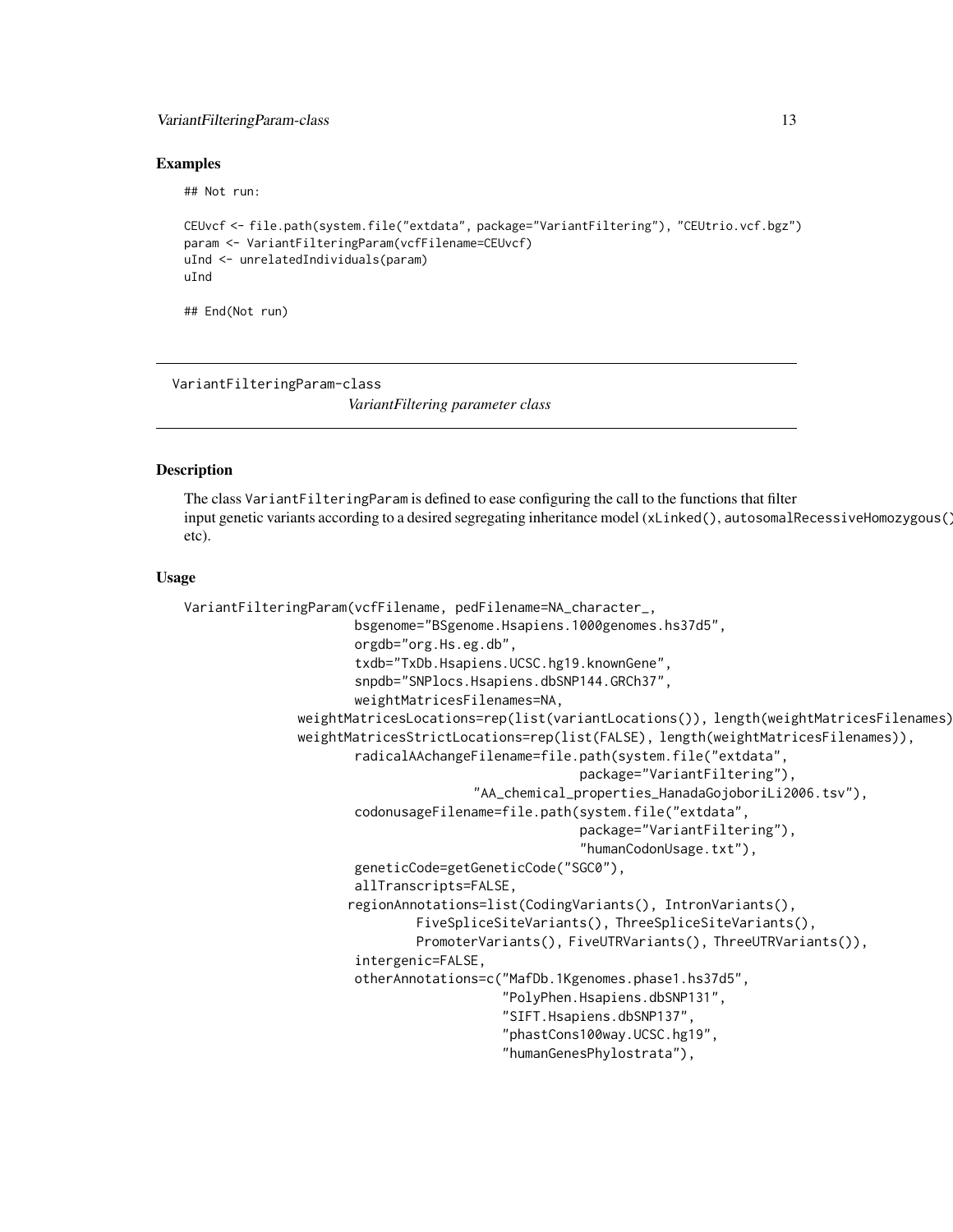```
geneKeytype=NA_character_,
                      yieldSize=NA_integer_)
## S4 method for signature 'VariantFilteringParam'
show(object)
## S4 method for signature 'VariantFilteringParam'
x$name
## S4 method for signature 'VariantFilteringParam'
names(x)
```
### Arguments

| vcfFilename                   | Character string of the input VCF file name.                                                                                                                                                                                                                                                                                                                                                                                                           |
|-------------------------------|--------------------------------------------------------------------------------------------------------------------------------------------------------------------------------------------------------------------------------------------------------------------------------------------------------------------------------------------------------------------------------------------------------------------------------------------------------|
| pedFilename                   | Character string of the pedigree file name in PED format.                                                                                                                                                                                                                                                                                                                                                                                              |
| bsgenome                      | Character string of a genome annotation package (BSgenome. Hsapiens. 1000genomes. hs37d5<br>by default).                                                                                                                                                                                                                                                                                                                                               |
| orgdb                         | Character string of a gene-centric annotation package (org.Hs.eg.db by de-<br>fault).                                                                                                                                                                                                                                                                                                                                                                  |
| txdb                          | Character string of a transcript-centric annotation package (TxDb. Hsapiens. UCSC. hg19. knownGene<br>by default). The package GenomicFeatures provides infraestructure to build<br>such annotation packages from different sources such as online UCSC tracks,<br>Biomart tables, or GFF files.                                                                                                                                                       |
| snpdb                         | Character string of a SNP-centric annotation package (SNPlocs. Hsapiens. dbSNP. 20120608<br>by default).                                                                                                                                                                                                                                                                                                                                               |
| weightMatricesFilenames       |                                                                                                                                                                                                                                                                                                                                                                                                                                                        |
|                               | Character string of filenames of position weight matrices for binding site recog-<br>nition. The default NA value indicates that no binding sites will be scored. To use<br>this feature to score, for instance, splice sites in human, assign to this argument<br>the function spliceSiteMatricesHuman(). See the files (hsap.donors.hcmc10_15_1.ibn<br>and hsap.acceptors.hcmc10_15_1.ibn) returned by this function for details<br>on their format. |
| weightMatricesLocations       |                                                                                                                                                                                                                                                                                                                                                                                                                                                        |
|                               | Keywords of the annotated locations to variants under which a weight ma-<br>trix will be used for scoring binding sites. This argument is only used when<br>weightMatricesFilenames!=NA and, in such case, then more than one matrix<br>is provided, this argument should be a list of character vectors with as many<br>elements as matrices given in weightMatricesFilenames. The possible values<br>can be obtained by typing variantLocations().   |
| weightMatricesStrictLocations |                                                                                                                                                                                                                                                                                                                                                                                                                                                        |
|                               | Logical vector flagging whether a weight matrix should be scoring binding sites<br>strictly within the boundaries of the given locations. This argument is only used<br>when weightMatricesFilenames!=NA and, in such case, then more than one<br>matrix is provided, this argument should be a list of logical vectors with as many<br>elements as matrices given in weightMatricesFilenames.                                                         |
| radicalAAchangeFilename       |                                                                                                                                                                                                                                                                                                                                                                                                                                                        |
|                               | Name of a tab-separated text file containing chemical properties of amino acids.<br>These properties are interpreted such that amino acid changes within a property<br>are considered "conservative" and between properties are considered "radical".                                                                                                                                                                                                  |
|                               |                                                                                                                                                                                                                                                                                                                                                                                                                                                        |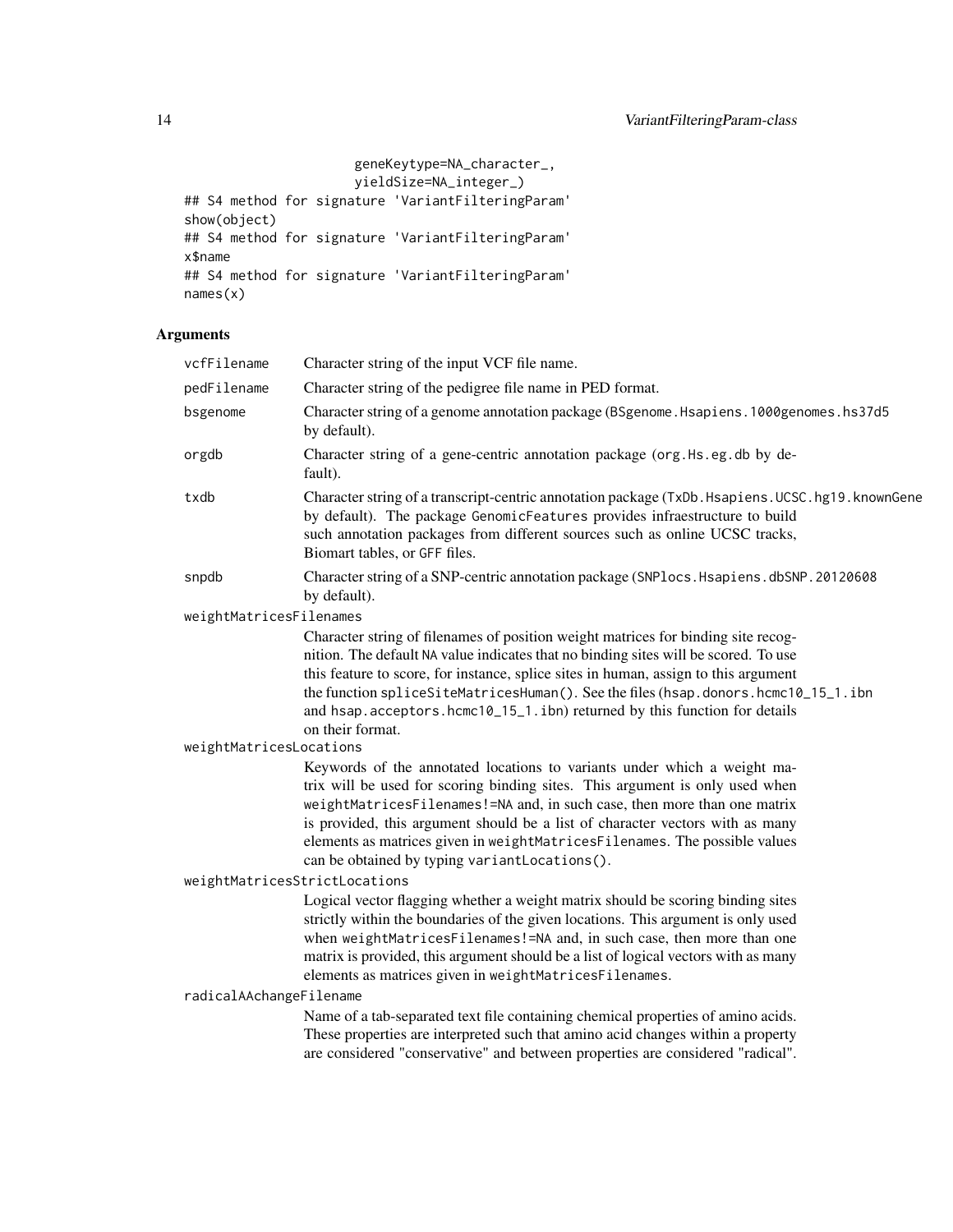See the default file (AA\_chemical\_properties\_HanadaGojoboriLi2006.tsv) for details on its format.

<span id="page-14-0"></span>

|                    | for details on its format.                                                                                                                                                                                                                                                                                                                                                                                                                                                                                                                                                      |  |
|--------------------|---------------------------------------------------------------------------------------------------------------------------------------------------------------------------------------------------------------------------------------------------------------------------------------------------------------------------------------------------------------------------------------------------------------------------------------------------------------------------------------------------------------------------------------------------------------------------------|--|
| codonusageFilename |                                                                                                                                                                                                                                                                                                                                                                                                                                                                                                                                                                                 |  |
|                    | Name of a text file containing the codon usage.                                                                                                                                                                                                                                                                                                                                                                                                                                                                                                                                 |  |
| geneticCode        | Name character vector of length 64 describing the genetic code. The default<br>value is getGeneticCode("SGC0"), the standard genetic code. An alternative<br>genetic code, for instance, is getGeneticCode("SGC1"), the vertebrate mito-<br>chondrial genetic code. See getGeneticCode in the Biostrings package for fur-<br>ther details.                                                                                                                                                                                                                                      |  |
|                    | allTranscripts Logical. This option allows the user to choose between working with all the<br>transcripts affected by the variant (allTranscripts=TRUE) or with only one<br>transcript per variant.                                                                                                                                                                                                                                                                                                                                                                             |  |
| regionAnnotations  |                                                                                                                                                                                                                                                                                                                                                                                                                                                                                                                                                                                 |  |
|                    | List of VariantType-class objects defining what regions to annotate.                                                                                                                                                                                                                                                                                                                                                                                                                                                                                                            |  |
| intergenic         | Logical. When TRUE, the intergenic variants are also annotated.                                                                                                                                                                                                                                                                                                                                                                                                                                                                                                                 |  |
| otherAnnotations   |                                                                                                                                                                                                                                                                                                                                                                                                                                                                                                                                                                                 |  |
|                    | Character vector of names of annotation packages or annotation objects.                                                                                                                                                                                                                                                                                                                                                                                                                                                                                                         |  |
| geneKeytype        | Character vector of the type of key gene identifier provided by the transcript-<br>centric (TxDb) annotation package to interrogate the organism-centric (OrgDb)<br>annotation package. The default value (NA_character_ indicates that it will<br>be assumed to be an Entrez identifier unless the values in the GENEID column<br>returned by the TxDb package start with ENSG and then it will be assumed that<br>they are Ensembl gene identifiers, or with one of NM_, NP_, NR_, XM_, XP_,<br>XR_ or YP_ and then it will be assumed that they are RefSeq gene identifiers. |  |
| yieldSize          | Number of variants to yield each time the input VCF file is read. This argument<br>is passed to the TabixFile function when opening the input VCF file and it<br>allows to iterate through the variants in chunks of the given size to limit the<br>memory requirements. Its default value (NA_integer_) implies that the whole<br>input VCF file will be read into main memory.                                                                                                                                                                                                |  |
| object             | A VariantFilteringParam object created through VariantFilteringParam().                                                                                                                                                                                                                                                                                                                                                                                                                                                                                                         |  |
| X                  | A VariantFilteringParam object created through VariantFilteringParam().                                                                                                                                                                                                                                                                                                                                                                                                                                                                                                         |  |
| name               | Slot name of a Variant Filtering Param object. Use names () to find out what these<br>slots are.                                                                                                                                                                                                                                                                                                                                                                                                                                                                                |  |

#### Details

The class VariantFilteringParam serves as a purpose of simplifying the call to the inheritance model function and its subsequent annotation and filtering steps. It also groups all the parameters that the user can customize (i.e newer versions of the annotation packages, when available).

The method VariantFilteringParam() creates an VariantFilteringParam object used as an input argument to other functions such as autosomalRecessiveHomozygous(), etc.

The method names() allows one to see the names of the slots from a VariantFilteringParam object. Using the \$ operator, one can retrieve the values of these slots in an analogous way to a list.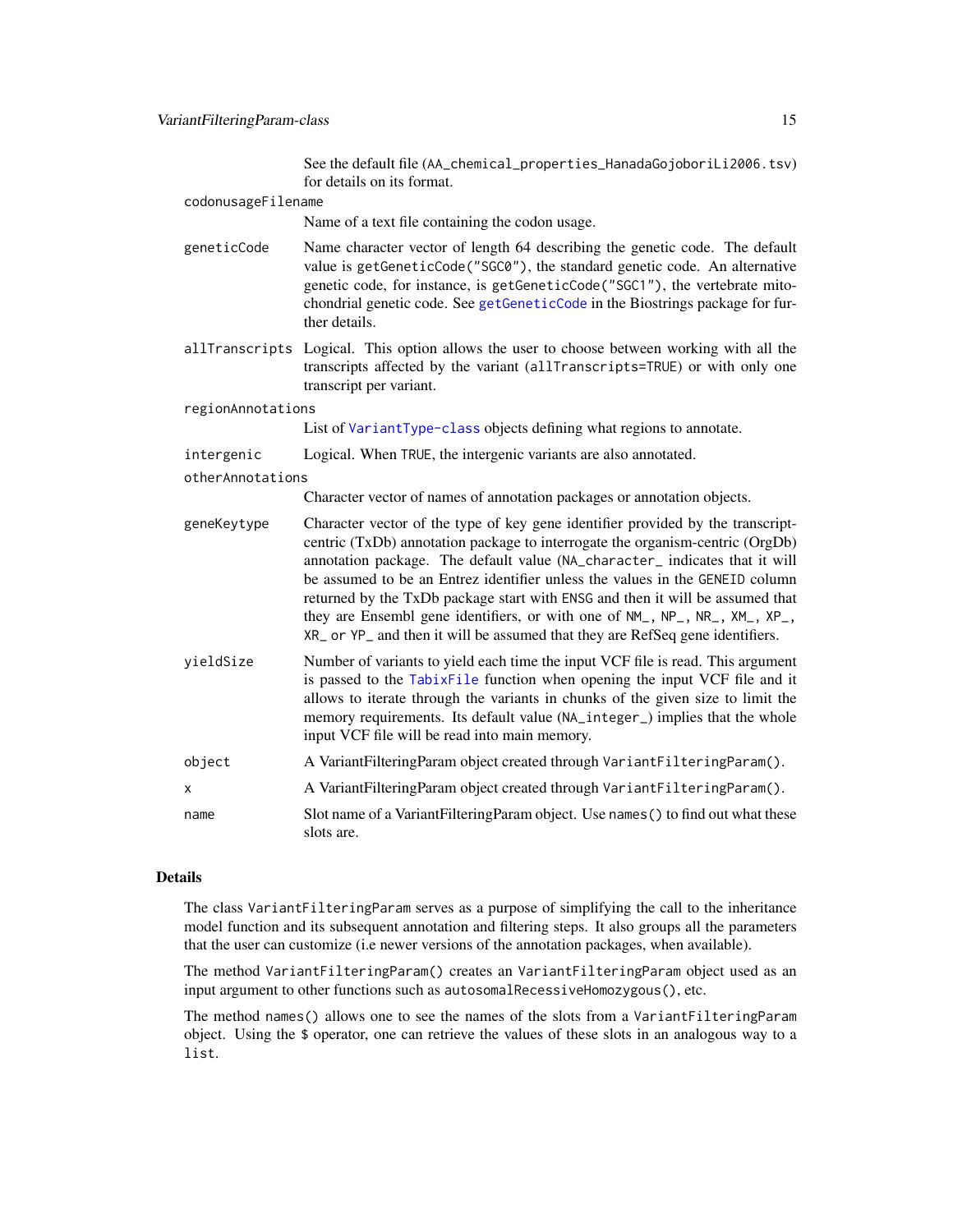#### <span id="page-15-0"></span>Value

An VariantFilteringParam object is returned by the method VariantFilteringParam.

#### Author(s)

D.M. Elurbe, P. Puigdevall and R. Castelo

#### Examples

```
vfpar <- VariantFilteringParam(system.file("extdata", "CEUtrio.vcf.bgz", package="VariantFiltering"),
                      system.file("extdata", "CEUtrio.ped", package="VariantFiltering"),
                               snpdb=character(0), otherAnnotations=character(0))
vfpar
names(vfpar)
vfpar$vcfFiles
```
VariantFilteringResults-class

*VariantFilteringResults class*

#### <span id="page-15-1"></span>Description

The VariantFilteringResults class is used to store the kind of object obtained as a result of an analysis using the functions [unrelatedIndividuals\(](#page-11-1)), [autosomalRecessiveHomozygous\(](#page-5-1)), [autosomalRecessiveHeterozygous\(](#page-4-1)), [autosomalDominant\(](#page-2-1)), [deNovo\(](#page-7-1)) and [xLinked\(](#page-23-1)). Its purpose is to ease the task of filtering and prioritizing the variants annotated by those functions.

#### Details

Variants are stored within a VariantFilteringResults object using a [VRanges](#page-0-0) object, which also holds the variant annotations in its metadata columns. VariantFiltering adds the following core set of annotations.

- LOCATION Region where the variant is located (coding, intronic, splice site, promoter, ...) as given by the function [locateVariants\(](#page-0-0)) from the VariantAnnotation package.
- LOCSTART Start position of the variant within the region defined by the LOCATION annotation.
- GENEID Gene identifier derived with the transcript-centric annotation package given in the txdb argument of the [VariantFilteringParam\(](#page-12-1)) function, typically an Entrez Gene identifier.
- GENE Gene name given by HGNC derived with the gene-centric annotation package given in the orgdb argument of the [VariantFilteringParam\(](#page-12-1)) function.
- TYPE Type of variant, either a single nucleotide variant (SNV), an insertion, a deletion, a multinucleotide variant (MNV) or a deletion followed by an insertion (Delins). These types are determined using functions [isSNV\(](#page-0-0)), [isInsertion\(](#page-0-0)), [isDeletion\(](#page-0-0)), [isSubstitution\(](#page-0-0)) and [isDelins\(](#page-0-0)) from the VariantAnnotation package.
- dbSNP dbSNP identifier derived by position from the annotation packages given in the snpdb argument of the [VariantFilteringParam\(](#page-12-1)) function.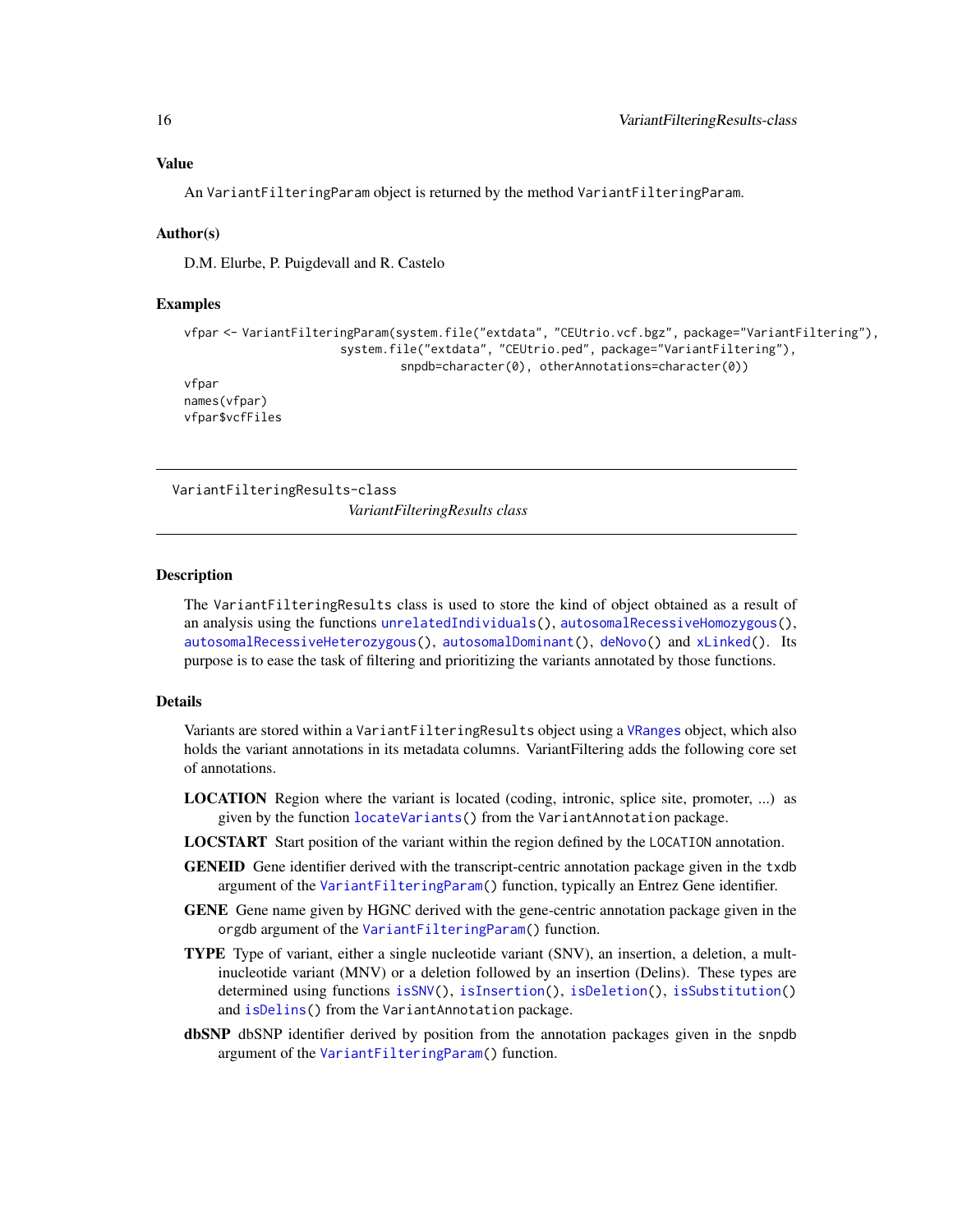- <span id="page-16-0"></span>cDNALOC Location of the variant along the processed transcript, when the variant belongs to an exonic region.
- CONSEQUENCE Consequence of the variant when located in the coding region (synonymous, nonsynonymous, missense, nonsense o frameshift) as given by the function [predictCoding\(](#page-0-0)) from the VariantAnnotation package.
- TXNAME Transcript name extracted from the TxDb annotation package given by the txdb argument of the [VariantFilteringParam\(](#page-12-1)) function.
- HGVSg HGVS description of the variant at genomic level.
- HGVSc HGVS description of the variant at coding level.
- HGVSp HGVS description of the variant at protein level.
- OMIM OMIM identifier of the gene associated to the variant derived with the gene-centric annotation package given in the orgdb argument of the [VariantFilteringParam\(](#page-12-1)) function.
- AAchangeType In the case of coding variants, whether the amino acid change is conservative or radical according to the matrix of amino acid biochemical properties given in the argument radicalAAchangeFilename of the [VariantFilteringParam\(](#page-12-1)) function.
- **SCORE5ssREF** Score for the cryptic 5's for the REF allele respect to the ALT allele.
- SCORE5ssALT Maximum score for a potential cryptic 5'ss created by the ALT allele.
- SCORE5ssPOS Position of the allele respect to the position of the dinucleotide GT, considering those as positions 1 and 2.
- SCORE3ssREF Score for the cryptic 3'ss for the REF allele respect to the ALT allele.
- SCORE3ssALT Maximum score for a potential cryptic 3'ss created by the ALT allele.
- SCORE3ssPOS Position of the allele respect to the position of the dinucleotide AG, considering those as positions 1 and 2.

#### **Accessors**

A VariantFilteringResults has the following set of accessor methods.

- length $(x)$ : total number of variants stored internatily within the VRanges object. Note that this number will be typically larger than the number of variantes in the input VCF object because each of them is copied for each combination of alternate allele, annotated region and sample.
- param(x): returns the VariantFilteringParam input parameter object employed in the call that produced the VariantFilteringResults object x.
- inheritanceModel(x): returns the model of inheritance employed in the call that produced the VariantFilteringResults object x.
- samples(object): active samples from which the current filtered variants were derived. If the x was obtained with [unrelatedIndividuals\(](#page-11-1)), then the replace method samples(object) <can be used to restrict the subset of active samples. In every other case ([autosomalDominant\(](#page-2-1)), etc. ) active samples cannot be changed.
- resetSamples(object): set back as active samples the initial set of samples specified in the input parameter object.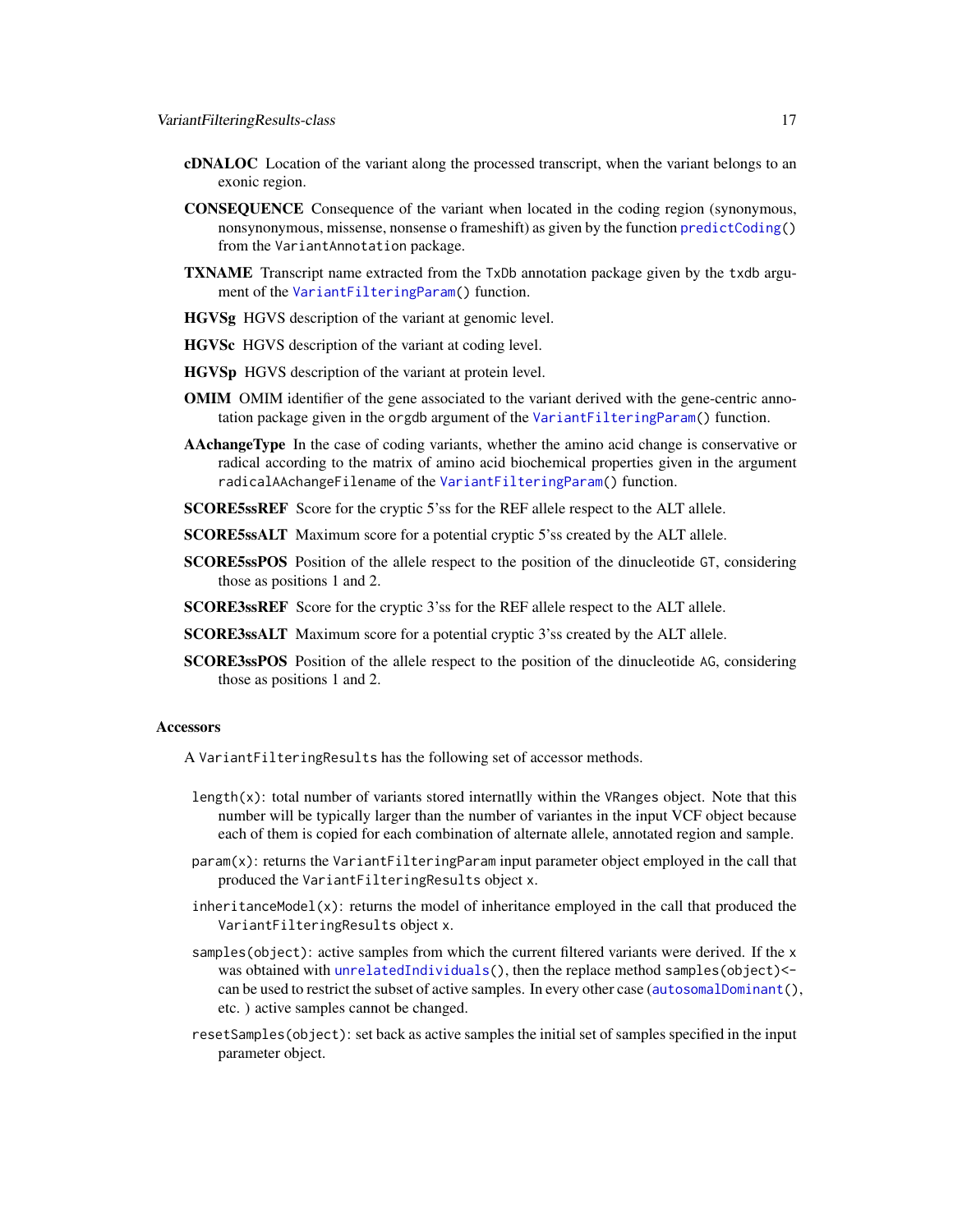- <span id="page-17-0"></span> $sog(x)$ : Sequence Ontology (SO) graph (actually, an acyclic digraph) returned as a [graphNEL](#page-0-0) object, whose vertices are SO terms, edges represent ontology relationships and vertex attributes vcfIdx and varIdx contain what variants are annotated to each SO term. These annotations can be directly retrieved from the SO graph with the [nodeData\(](#page-0-0)) function from the graph package. The summary() function described in this manual page allows one to tally the number of variants in each SO term throughout the entire SO hierarchy.
- bamFiles(x): access and update the [BamViews](#page-0-0) object containing references to BAM files from which the input VCF files were derived. Initially this is empty.
- allVariants(x, groupBy="sample"): returns a [VRangesList](#page-0-0) object with all variants grouped by default by sample. Using the argument groupBy we can specify any metadata column to be used to group variants. If the value given to groupBy does not correspond to any such columns, a [VRanges](#page-0-0) object with all variants together is returned.
- filteredVariants(x, groupBy="sample"): it works like allVariants(x) but instead of returning all variants, it returns only those who pass the active filters; see filters() and cutoffs() below.

#### Filters and cutoffs

The variants contained in a VariantFilteringResults object can be filtered using the [FilterRules](#page-0-0) mechanism, defined in the S4Vectors package, by using the functions filters() and cutoffs() described below. There are additional functions, also described in this section, to facilitate this task on the set of core annotations provided by VariantFiltering.

- filters(x): get the current [FilterRules](#page-0-0) object that defines the available set of filter criteria that one can use to filter the variants contained in x. This can also be used as a replacement function  $filters(x)<-$  to update this set of filters. The actual filtering is done when calling the function filteredVariants().
- filtersMetadata(x): metadata about the available filters.
- $cutoffs(x)$ : get cutoffs from the available filters.
- change(x, cutoff) $\le$  : change cutoffs from the available filters. Here, argument x is a CutoffsList object given by the method cutoffs(), and argument cutoff is a character string with the name of the cutoff.
- $softFilterMatrix(x)$  $softFilterMatrix(x)$ : get and update the variant by filter matrix; see softFilterMatrix() in the VariantAnnotation package.
- $dbSNPpresent(x)$ : flag whether to filter variants present or absent from dbSNP (NA -do not filter-, "Yes", "No").
- variantType(x): filter by type of variant ( "SNV", "Insertion", "Deletion", "MNV", "Delins").
- variantLocation(x): filter by variant location ("coding", "intron", "threeUTR", "fiveUTR", "intergenic", "spliceSite", "promoter").
- variantConsequence(x): filter by variant consequence ("snynonymous", "nonsynonymous", "frameshift", "nonsense", "not translated").
- aaChangeType(x): filter by type of change of amino acid ("Radical", "Conservative").
- $OMIMpresent(x)$ : flag whether to filter variants whose associated genes are present or absent from OMIM (NA -do not filter-, "Yes", "No").
- naMAF(x): flag whether NA maximum MAF values should be included in the filtered variants.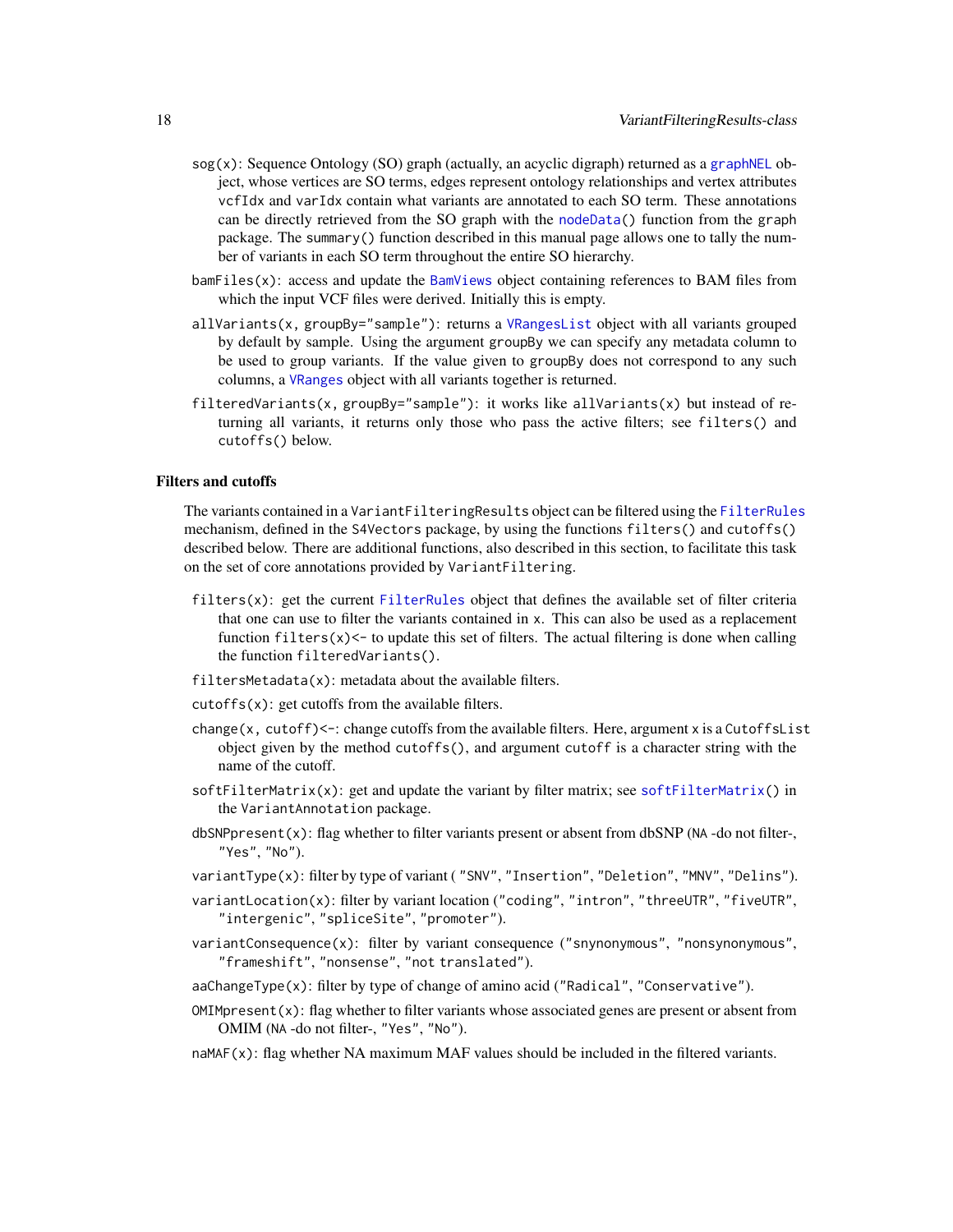<span id="page-18-0"></span> $maxMAF(x)$ : maximum MAF value that a variant may meet among the selected populations.

- minPhastCons $(x)$ : minimum phastCons score for nucleotide conservation (NA -do not filter-, [0-1]).
- minPhylostratum(x): minimum phylostratum for gene conservation (NA -do not filter-, [1-20]).
- MAFpop $(x)$ : selection of populations to use when filtering by maximum MAF value.
- minScore5ss(x): minimum weight matrix score on a cryptic 5'ss. NA indicates this filter is not applied.
- minScore3ss(x): minimum weight matrix score on a cryptic 3'ss. NA indicates this filter is not applied.
- minCUFC(x): minimum absolute codon-usage log2 fold-change.

#### Summarization, visualization and reporting

The following functions help in summarizing, visualizing and reporting the fiiltered variants.

- summary(object, method=c("SO", "SOfull", "bioc")): tally the current filtered set of variants to features. By default, features are Sequence Ontology (SO) terms to which variants are annotated by VariantFiltering. The method argument allows the user to change this default setting to tallying throughout the entire SO hierarchy. Both options, SO and SOfull can be used in combination with the cutoff SOterms; see the vignette. The option method="bioc" considers as features the regions and consequences annotated by functions [locateVariants\(](#page-0-0)) and [predictCoding\(](#page-0-0)) from the VariantAnnotation package. The result is returned as a data. frame object.
- plot(x, what, sampleName, flankingNt=20, showAlnNtCutoff=200, isPaired=FALSE, ...): Plot variants using the Gviz package. The argument what can be either a character vector specifying gene or variant identifiers or a chromosome name, or a GRanges object specifying a genomic region. The argument sampleName is optional and allows the user to plot the aligned reads and coverage from a specific sample, located in the plotted region, when the corresponding BAM file has been linked to the object with bamFiles(). The argument flankingNt is a number of nucleotides to extend the plotting region derived from the argument what. The argument showAlnNtCutoff is the region size cutoff below which it will be attempted to plot the aligned reads. The argument isPaired is passed directly to the Gviz function [AlignmentsTrack\(](#page-0-0)) which streams over the BAM file to plot the reads and sets whether the BAM file contains single (default) or paired-end reads. Further arguments in ... are passed to the Gviz function [plotTracks\(](#page-0-0)) and can be used to fine-tune the final plot; see the vignette of Gviz to find out what these arguments are.
- reportVariants(x, type=c("shiny", "csv", "tsv"), file=NULL): Builds a report from the VariantFilteringResult object x. Using the type argument, the report can take the form of a flat file in CSV or TSV format or a web shiny app (default) that enables applying functional annotation filters in an interactive manner.

When the shiny app is closed this method returns a VariantFilteringResult object with the corresponding filters switched on or off according to how the app has been interactively used.

#### Author(s)

R. Castelo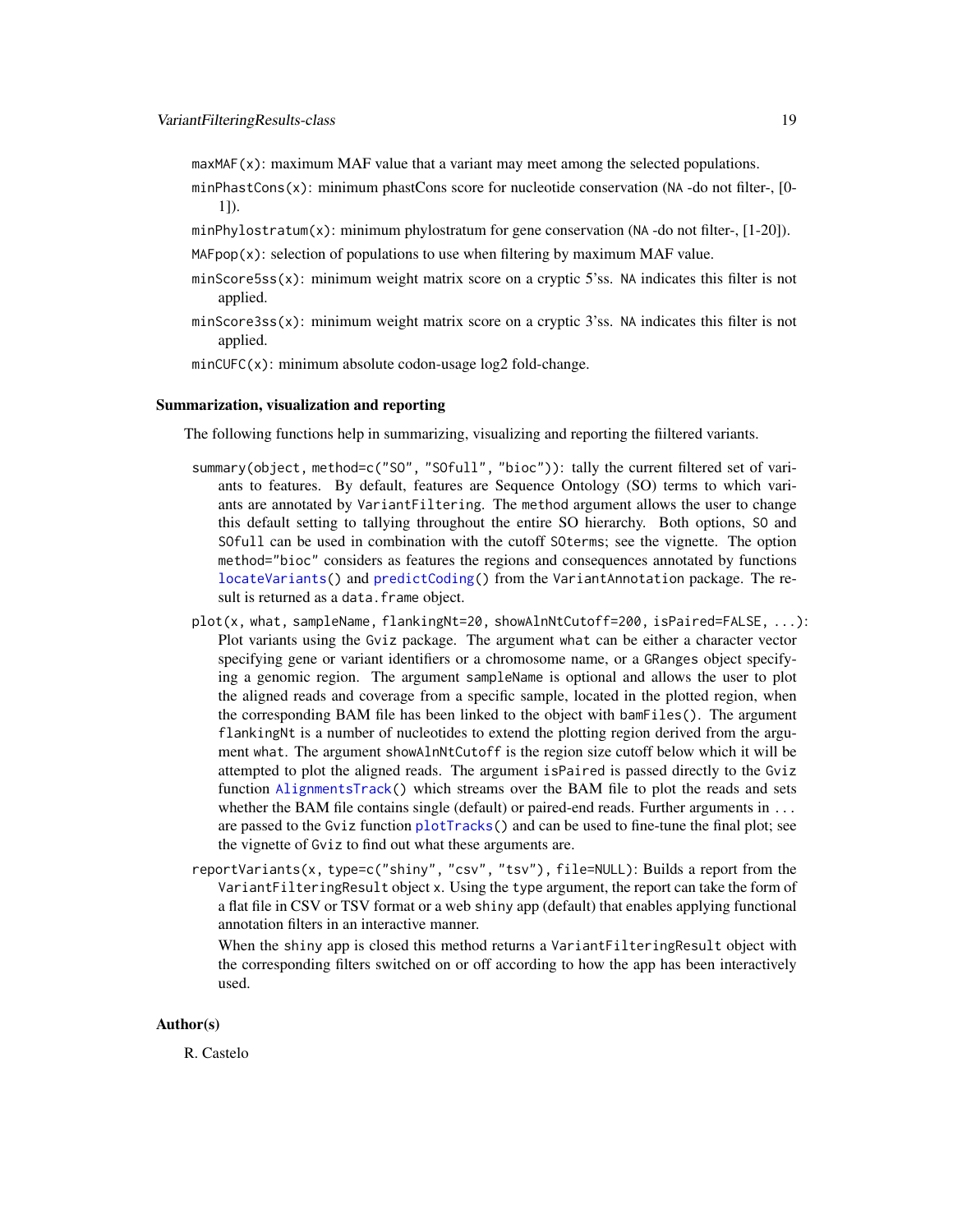#### Examples

```
## Not run:
library(VariantFiltering)
CEUvcf <- file.path(system.file("extdata", package="VariantFiltering"),
                    "CEUtrio.vcf.gz")
CEUped <- file.path(system.file("extdata", package="VariantFiltering"),
                    "CEUtrio.ped")
param <- VariantFilteringParam(vcfFileNames=CEUvcf, pedFileName=CEUped)
reHo <- autosomalRecessiveHomozygous(param)
naMAF(reHo) <- FALSE
maxMAF(reHo) <- 0.05
reHo
head(filteredVariants(reHo))
reportVariants(reHo, type="csv", file="reHo.csv")
## End(Not run)
```
<span id="page-19-1"></span>VariantType-class *FiveSpliceSiteVariants and ThreeSpliceSiteVariants subclasses of VariantType*

#### Description

VariantType subclasses specify the type of variant to be located with the function [locateVariants\(](#page-0-0)) from the VariantAnnotation package. Here we describe two such subclasses defined within the VariantFiltering package: FiveSpliceSiteVariants and ThreeSpliceSiteVariants. For further details on the [VariantType-class](#page-19-1) please consult the corresponding manual page in the VariantAnnotation package.

#### Usage

```
FiveSpliceSiteVariants(minIntronLength=20L, upstream = 3L, downstream = 4L)
ThreeSpliceSiteVariants(minIntronLength=20L, upstream = 18L, downstream = 3L)
```
#### Arguments

```
minIntronLength
```
Minimum intron length in nucleotides, by default minIntronLength=20L. Splice sites annotated within introns smaller than this length will not be used to annotate variants.

```
upstream, downstream
```
Single integer values representing the number of nucleotides upstream and downstream of the 5' and 3' dinucleotide ends of introns. By default, the constructor function FiveSpliceSiteVariants has values upstream=3L and downstream=4L, corresponding to 3 nucleotides upstream and 4 nucleotides downstream of the first dinucleotide of the intron, while ThreeSpliceSiteVariants has values upstream=18L and downstream=3L, corresponding to 18 nucleotides upstream and 4 nucleotides downstream of the last dinucleotide of the intron.

<span id="page-19-0"></span>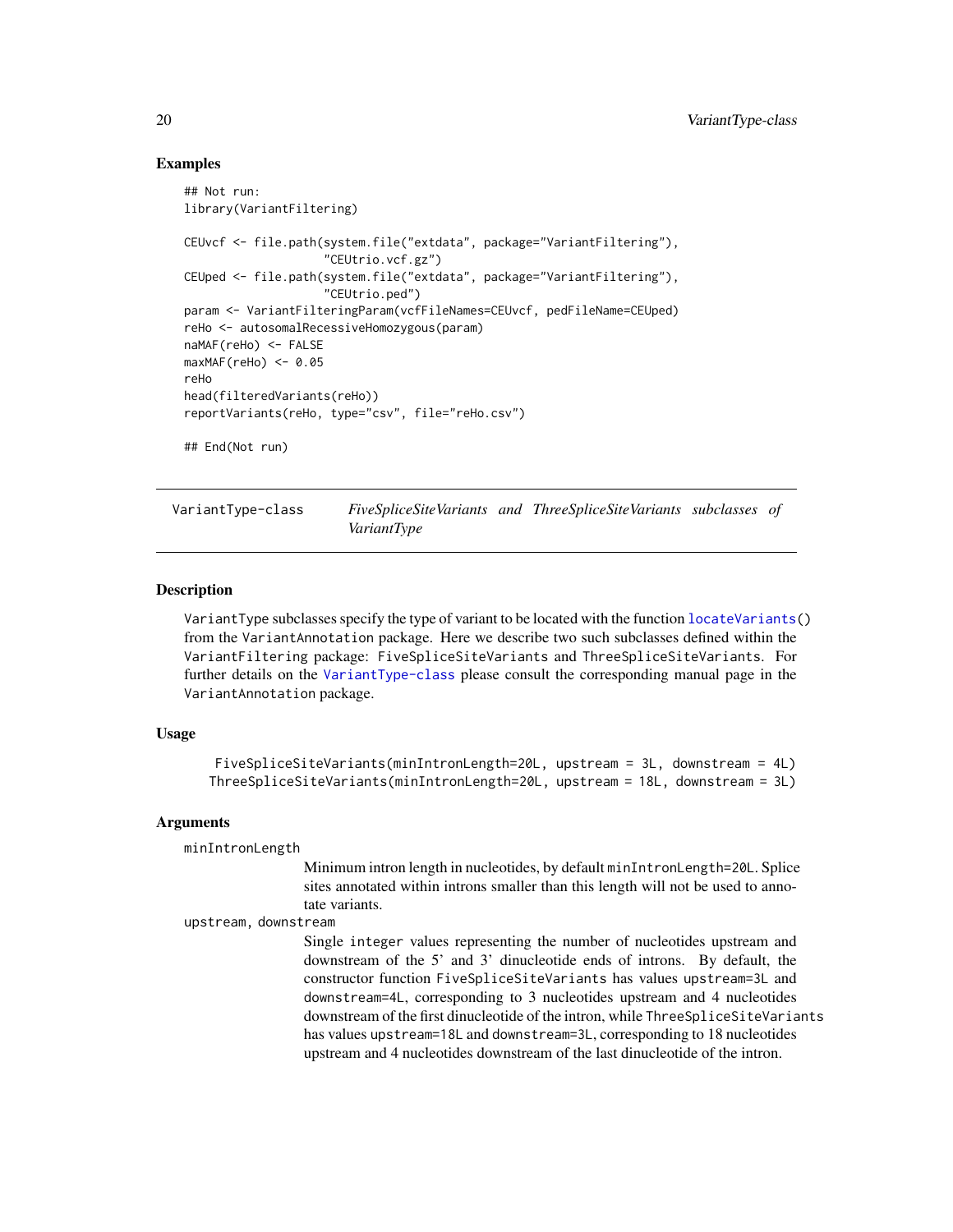#### <span id="page-20-0"></span>Details

The subclasses FiveSpliceSiteVariants and ThreeSpliceSiteVariants can be used as in the region argument to the [locateVariants\(](#page-0-0)) function from the VariantAnnotation package or as values in the regionAnnotations argument to the [VariantFilteringParam\(](#page-12-1)) function that constructs a [VariantFilteringParam-class](#page-12-2) object. These two subclasses allow the package VariantFiltering and the function [locateVariants\(](#page-0-0)) in the VariantAnnotation package, to annotate variants located within a splice site region defined by the user. The boundaries of this region as well as the minimum intron length can be defined with the following arguments to the constructor functions:

#### **Accessors**

In the following code, x is a PromoterVariants or a AllVariants object.

- minIntronLength(x), minIntronLength(x)  $\le$  value: Gets or sets the minimum number of nucleotides long of introns to be considered in the annotation of splice sites.
- upstream(x), upstream(x)  $\le$  value: Gets or sets the number of nucleotides upstream of the 5' and 3' end of the intron, excluding the first and last dinucleotide, respectively.
- downstream $(x)$ , downstream $(x)$  <- value: Gets or sets the number of nucleotides downstream of the 5' and 3' end of the intron, excluding the first and last dinucleotide, respectively.

#### Author(s)

Robert Castelo <robert.castelo@upf.edu>

#### See Also

• The [VariantType-class](#page-19-1) man page in the VariantAnnotation package.

#### Examples

```
FiveSpliceSiteVariants()
ThreeSpliceSiteVariants()
```
WeightMatrix-class *Weight matrix class*

#### **Description**

Class for storing weight matrices that VariantFiltering uses to score potential cryptic splice sites.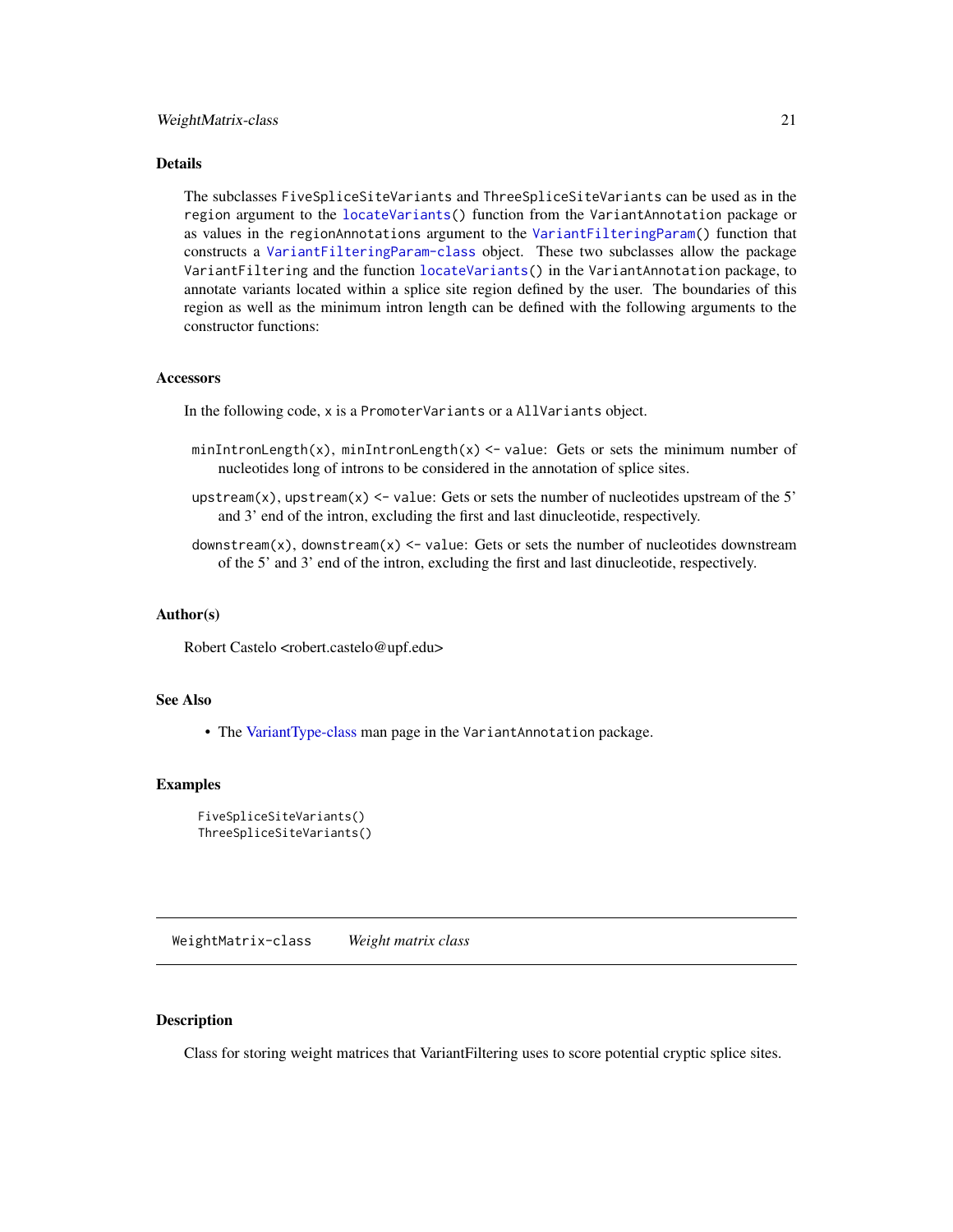#### Usage

```
## S4 method for signature 'WeightMatrix'
width(x)
## S4 method for signature 'WeightMatrix'
conservedPositions(x)
## S4 method for signature 'WeightMatrix'
wmName(x)
## S4 method for signature 'WeightMatrix'
wmFilename(x)
## S4 method for signature 'WeightMatrix'
wmLocations(x)
## S4 method for signature 'WeightMatrix'
wmStrictLocations(x)
## S4 method for signature 'WeightMatrix'
show(object)
## S4 method for signature 'WeightMatrix,DNAStringSet'
wmScore(object, dnaseqs)
## S4 method for signature 'WeightMatrix,character'
wmScore(object, dnaseqs)
## S4 method for signature 'character,DNAStringSet'
wmScore(object, dnaseqs, locations, strictLocations)
## S4 method for signature 'character, character'
wmScore(object, dnaseqs, locations, strictLocations)
```
#### Arguments

| $\mathsf{x}$    | A WeightMatrix object.                                                                                                                                                                                    |
|-----------------|-----------------------------------------------------------------------------------------------------------------------------------------------------------------------------------------------------------|
| object          | A WeightMatrix object or the file name of a weight matrix.                                                                                                                                                |
| dnasegs         | Either a vector of character strings a DNAString Set object, both of which store<br>nucleotide sequences to be scored using the input WeightMatrix object.                                                |
| locations       | Character vector of the annotated locations to variants under which the weight<br>matrix will be used for scoring binding sites. The possible values can be ob-<br>tained by typing variant Locations (). |
| strictLocations |                                                                                                                                                                                                           |
|                 | Logical vector flagging whether the weight matrix should be scoring binding                                                                                                                               |

sites strictly within the boundaries of the given locations.

#### Details

The WeightMatrix class and associated methods serve the purpose of enabling the VariantFiltering package to score synonymous and intronic genetic variants for potential cryptic splice sites. The class and the methods, however, are exposed to the end user since they could be useful for other analysis purposes.

The VariantFiltering package contains two weight matrices, one for 5'ss and another for 3'ss, which have been built by a statistical method that accounts for dependencies between the splice site positions, minimizing the rate of false positive predictions. The method concretely builds these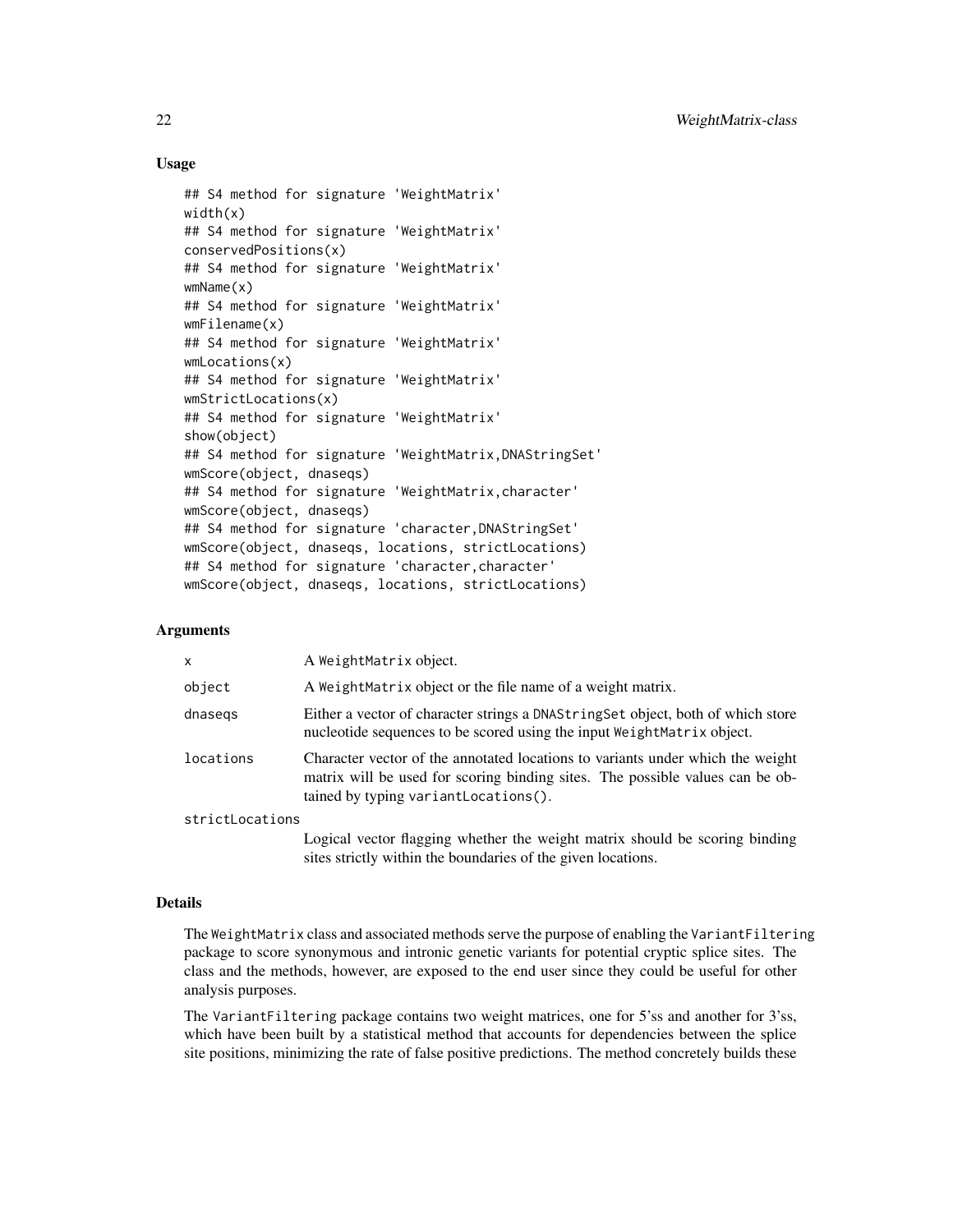#### WeightMatrix-class 23

models by inclusion-driven learning of Bayesian networks and further details can be found in the paper of Castelo and Guigo (2004).

The function readWm() reads a weight matrix stored in a text file in a particular format and returns a WeightMatrix object. See the .ibn files located in the extdata folder of the VariantFiltering package, as an example of this format that is specifically designed to enable the storage of weights that may depend on the occurrence of nucleotides at other positions on the matrix.

Next to this specific weight matrix format, the function readWm() can also read the MEME motif format specified at <http://meme-suite.org/doc/meme-format.html>. Under this format, this function reads only currently one matrix per file and when values correspond to probabilities (specified under the motif letter-probability matrix line) they are automatically converted to weights by either using the background frequencies specified in the background letter frequencies line or using an uniform distribution otherwise.

The method wmScore() scores one or more sequences of nucleotides using the input WeightMatrix object. When the input object is the file name of a weight matrix, the function readWm() is called to read first that weight matrix and internally create a WeightMatrix object. This way to call wmScore() is required when using it in parallel since currently WeightMatrix objects are not serializable.

If the sequences are longer than the width of the weight matrix, this function will score every possible site within those sequences. It returns a list where each element is a vector with the calculated scores of the corresponding DNA sequence. When the scores cannot be calculated because of a conserved position that does not occur in the sequence (i.e., absence of a GT dinucleotide with the 5'ss weight matrix), it returns NA as corresponding score value.

The method width() takes a WeightMatrix object as input and returns the number of positions of the weight matrix.

The method conservedPositions() takes a WeightMatrix object as input and returns the number of fully conserved positions in the weight matrix.

#### Value

.

#### Author(s)

R. Castelo

#### **References**

Castelo, R and Guigo, R. Splice site identification by idlBNs. Bioinformatics, 20(1):i69-i76, 2004.

#### Examples

```
wm <- readWm(file.path(system.file("extdata", package="VariantFiltering"), "hsap.donors.hcmc10_15_1.ibn"),
             locations="fiveSpliceSite", strictLocations=TRUE)
wm
wmFilename(wm)
width(wm)
```
wmName(wm) wmLocations(wm)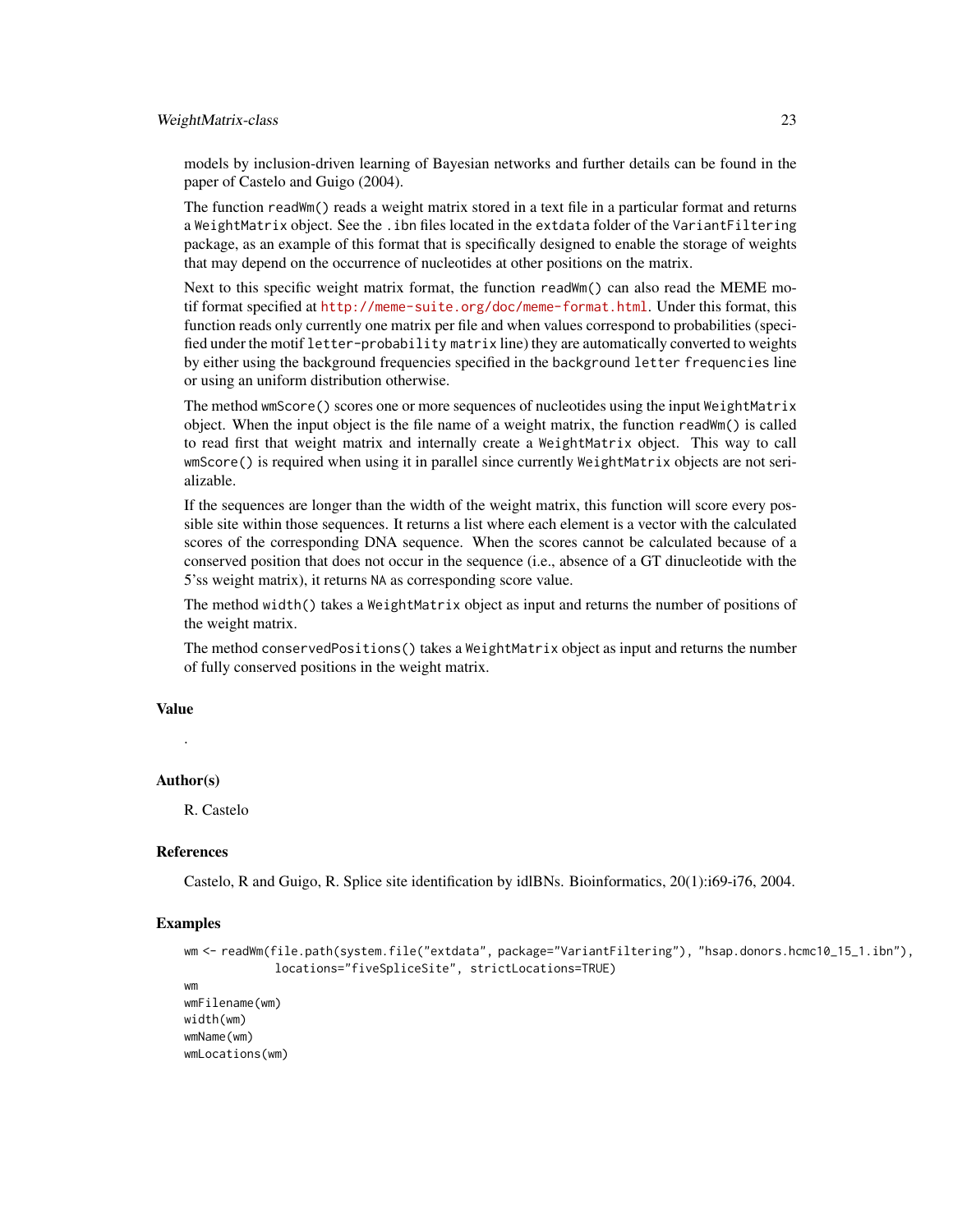```
wmStrictLocations(wm)
conservedPositions(wm)
wmScore(wm, "CAGGTAGGA")
wmScore(wm, "CAGGAAGGA")
wmScore(wm, "CAGGTCCTG")
wmScore(wm, "CAGGTCGTGGAG")
```
#### <span id="page-23-1"></span>xLinked *X-Linked inheritance analysis*

#### Description

This function identifies variants that appear only in the X chromosome of the unaffected females as heterozygous, don't appear in the unaffected males analyzed and finally are present (as homozygous) in the affected male(s).

#### Usage

```
## S4 method for signature 'VariantFilteringParam'
xLinked(param,
                                          svparam=ScanVcfParam(),
```
use=c("everything", "complete.obs", "all.obs"), BPPARAM=bpparam("SerialParam"))

#### Arguments

| param          | A Variant Filtering Param object built from a multisample VCF file with at<br>least one affected individual and zero or more unaffected ones, and from a PED<br>file specyfing the family relationships among individuals as well as their gender<br>and phenotype status (affected or unaffected).                                                                                                                                        |
|----------------|--------------------------------------------------------------------------------------------------------------------------------------------------------------------------------------------------------------------------------------------------------------------------------------------------------------------------------------------------------------------------------------------------------------------------------------------|
| svparam        | An instance of a ScanVcfParam object to enable analyzing a subset of variants<br>and samples. This object is passed internally to a call to the readVcf() function<br>in the VariantAnnotation package, see its help page for a complete description<br>of this functionality.                                                                                                                                                             |
| use            | character string specifying the policy to apply on missing genotypes when com-<br>paring them. This policy can be either "everything" (default), "complete.obs"<br>or '"all.obs"'. The default policy ('"everything"') will propagate NA truth val-<br>ues using the behavior of the R logical operators, with the exception that when<br>the final truth value associated with a variant is NA, the variant is ultimately dis-<br>carded. |
| <b>BPPARAM</b> | An object of class BiocParallelParam specifiying parameters related to the<br>parallel execution of some of the tasks and calculations within this function.<br>See function bpparam() from the BiocParallel package.                                                                                                                                                                                                                      |

#### Details

This function requires as an input a [VariantFilteringParam](#page-12-1) class object built from an input multisample VCF file, along with a PED file.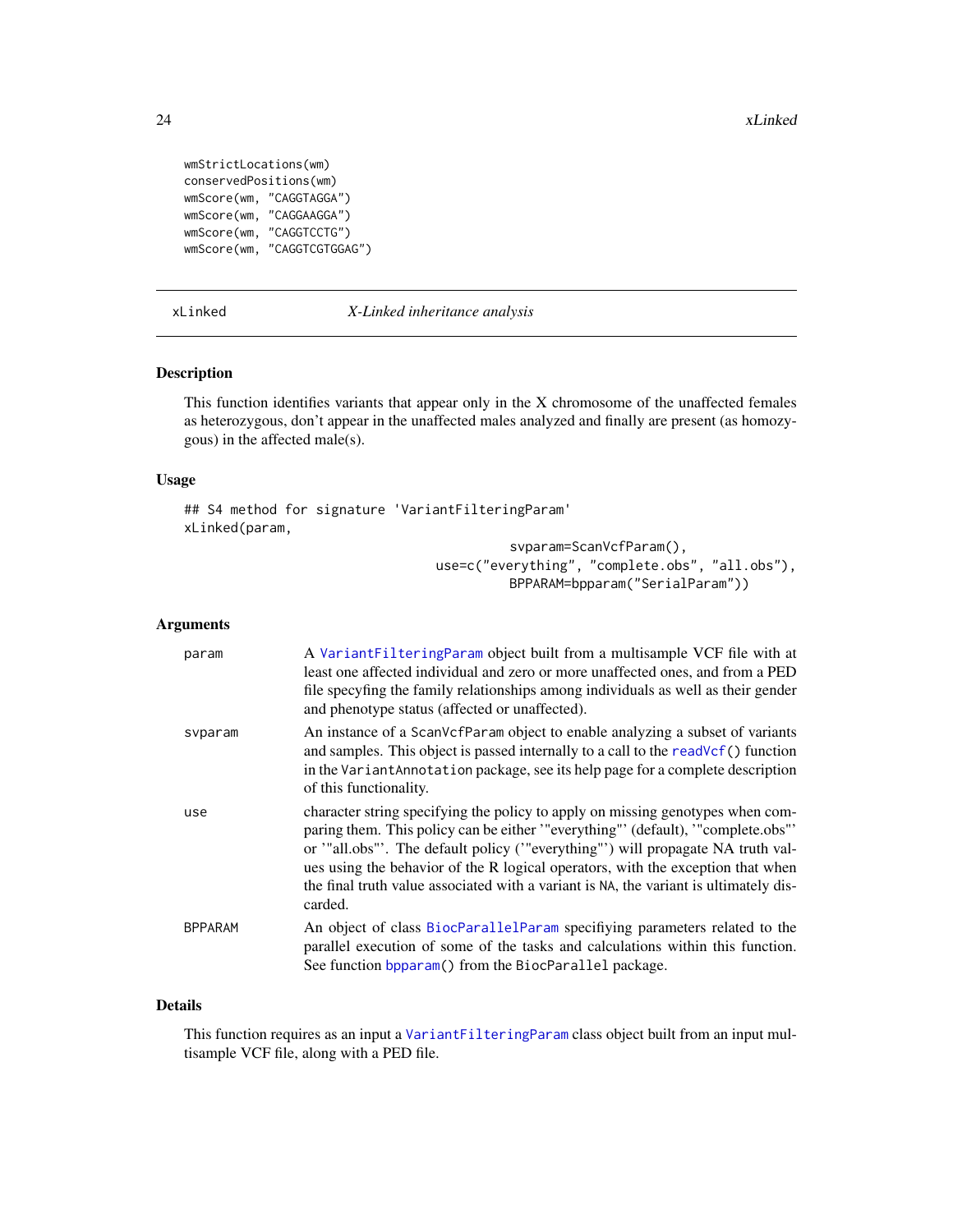#### <span id="page-24-0"></span>xLinked 25

#### Value

An object of class [VariantFilteringResults](#page-15-1) including functional annotations on all selected variants.

#### Author(s)

Dei M. Elurbe and R. Castelo

#### References

Elurbe D.M., Mila, M., Castelo, R. The VariantFiltering package, in preparation.

#### See Also

```
autosomalRecessiveHomozygous autosomalRecessiveHeterozygous autosomalDominant deNovo
unrelatedIndividuals VariantFilteringResults
```
#### Examples

## Not run:

```
## This actually won't run b/c in this trio de descendant is a female
CEUvcf <- file.path(system.file("extdata", package="VariantFiltering"), "CEUtrio.vcf.bgz")
CEUped <- file.path(system.file("extdata", package="VariantFiltering"), "CEUtrio.ped")
param <- VariantFilteringParam(vcfFilename=CEUvcf,
                     pedFilename=CEUped)
xlid <- xLinked(param)
xlid
```
## End(Not run)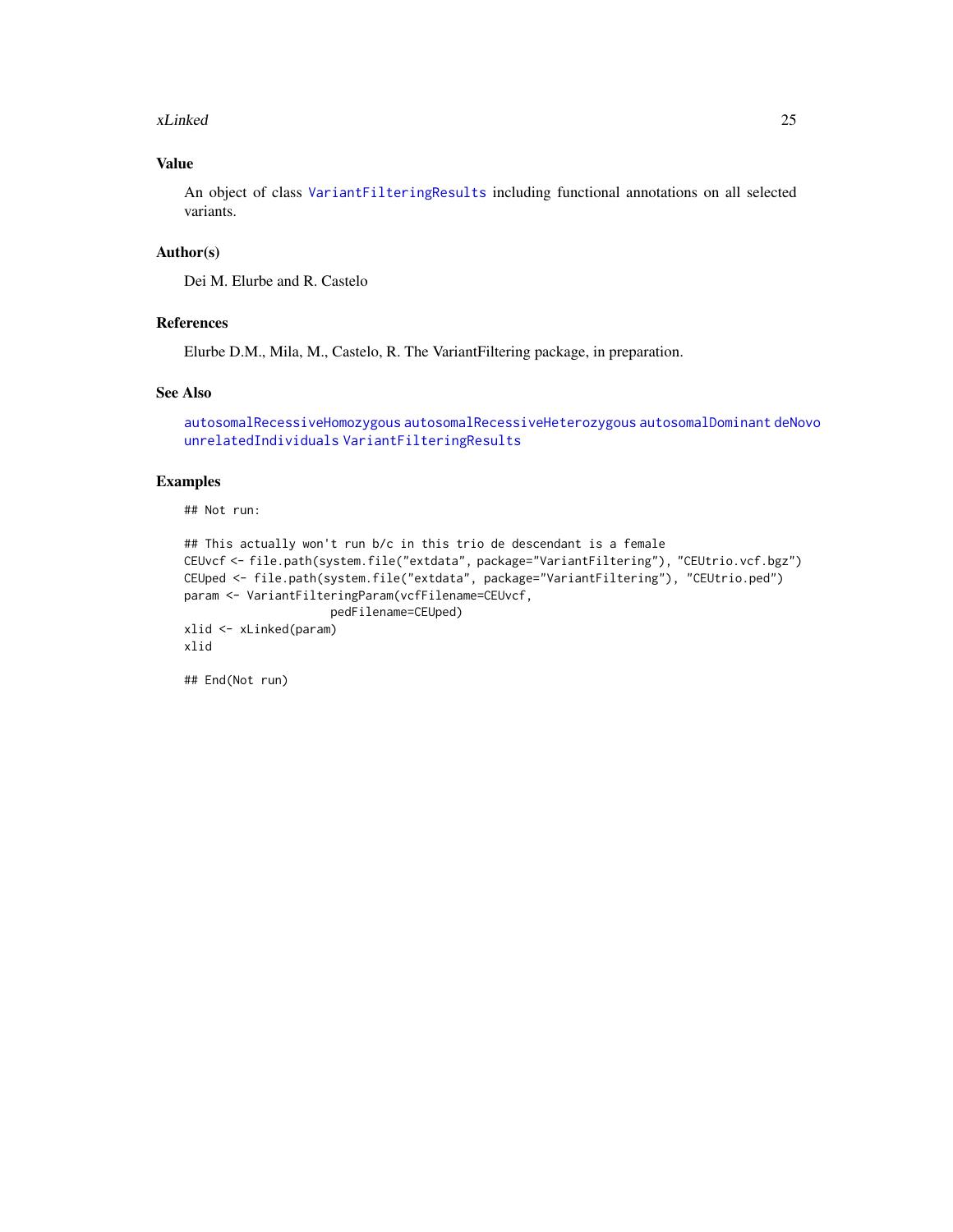# <span id="page-25-0"></span>**Index**

∗ classes,methods VariantFilteringParam-class, [13](#page-12-0) VariantFilteringResults-class, [16](#page-15-0) ∗ datasets GenePhylostrataDb-class, [9](#page-8-0) ∗ package VariantFiltering-package, [2](#page-1-0) ∗ utilities autosomalDominant, [3](#page-2-0) autosomalRecessiveHeterozygous, [5](#page-4-0) autosomalRecessiveHomozygous, [6](#page-5-0) deNovo, [8](#page-7-0) readAAradicalChangeMatrix, [10](#page-9-0) unrelatedIndividuals, [12](#page-11-0) xLinked, [24](#page-23-0) \$,VariantFilteringParam-method *(*VariantFilteringParam-class*)*, [13](#page-12-0) AlignmentsTrack, *[19](#page-18-0)* allVariants *(*VariantFilteringResults-class*)*, [16](#page-15-0) allVariants,VariantFilteringResults-method *(*VariantFilteringResults-class*)*, [16](#page-15-0) annoGroups *(*VariantFilteringResults-class*)*, [16](#page-15-0) annoGroups,VariantFilteringResults-method *(*VariantFilteringResults-class*)*, [16](#page-15-0) autosomalDominant, *[3](#page-2-0)*, [3,](#page-2-0) *[6,](#page-5-0) [7](#page-6-0)*, *[9](#page-8-0)*, *[12](#page-11-0)*, *[16,](#page-15-0) [17](#page-16-0)*, *[25](#page-24-0)* autosomalDominant, VariantFilteringParam-methodhange<-, CutoffsList *(*autosomalDominant*)*, [3](#page-2-0) autosomalRecessiveHeterozygous, *[2](#page-1-0)*, *[4](#page-3-0)*, [5,](#page-4-0) *[7](#page-6-0)*, *[9](#page-8-0)*, *[12](#page-11-0)*, *[16](#page-15-0)*, *[25](#page-24-0)* autosomalRecessiveHeterozygous,VariantFilteringParam-method *(*VariantFilteringResults-class*)*, *(*autosomalRecessiveHeterozygous*)*, [5](#page-4-0) [6](#page-5-0) bamFiles change<-

autosomalRecessiveHomozygous, *[2](#page-1-0)*, *[4](#page-3-0)*, *[6](#page-5-0)*, [6,](#page-5-0) *[9](#page-8-0)*, *[12](#page-11-0)*, *[16](#page-15-0)*, *[25](#page-24-0)* autosomalRecessiveHomozygous,VariantFilteringParam-method *(*autosomalRecessiveHomozygous*)*, *(*VariantFilteringResults-class*)*, [16](#page-15-0) bamFiles,VariantFilteringResults-method *(*VariantFilteringResults-class*)*, [16](#page-15-0) bamFiles<- *(*VariantFilteringResults-class*)*, [16](#page-15-0) bamFiles<-,VariantFilteringResults,BamViews-method *(*VariantFilteringResults-class*)*, [16](#page-15-0) bamFiles<-,VariantFilteringResults-method *(*VariantFilteringResults-class*)*, [16](#page-15-0) BamViews, *[18](#page-17-0)* BiocParallelParam, *[4,](#page-3-0) [5](#page-4-0)*, *[8](#page-7-0)*, *[12](#page-11-0)*, *[24](#page-23-0)* bpparam, *[4,](#page-3-0) [5](#page-4-0)*, *[8](#page-7-0)*, *[12](#page-11-0)*, *[24](#page-23-0)* browseVariants *(*VariantFilteringResults-class*)*, [16](#page-15-0) change *(*VariantFilteringResults-class*)*, [16](#page-15-0) *(*VariantFilteringResults-class*)*, [16](#page-15-0) *(*VariantFilteringResults-class*)*, [16](#page-15-0) change<-,CutoffsList,ANY,character-method [16](#page-15-0)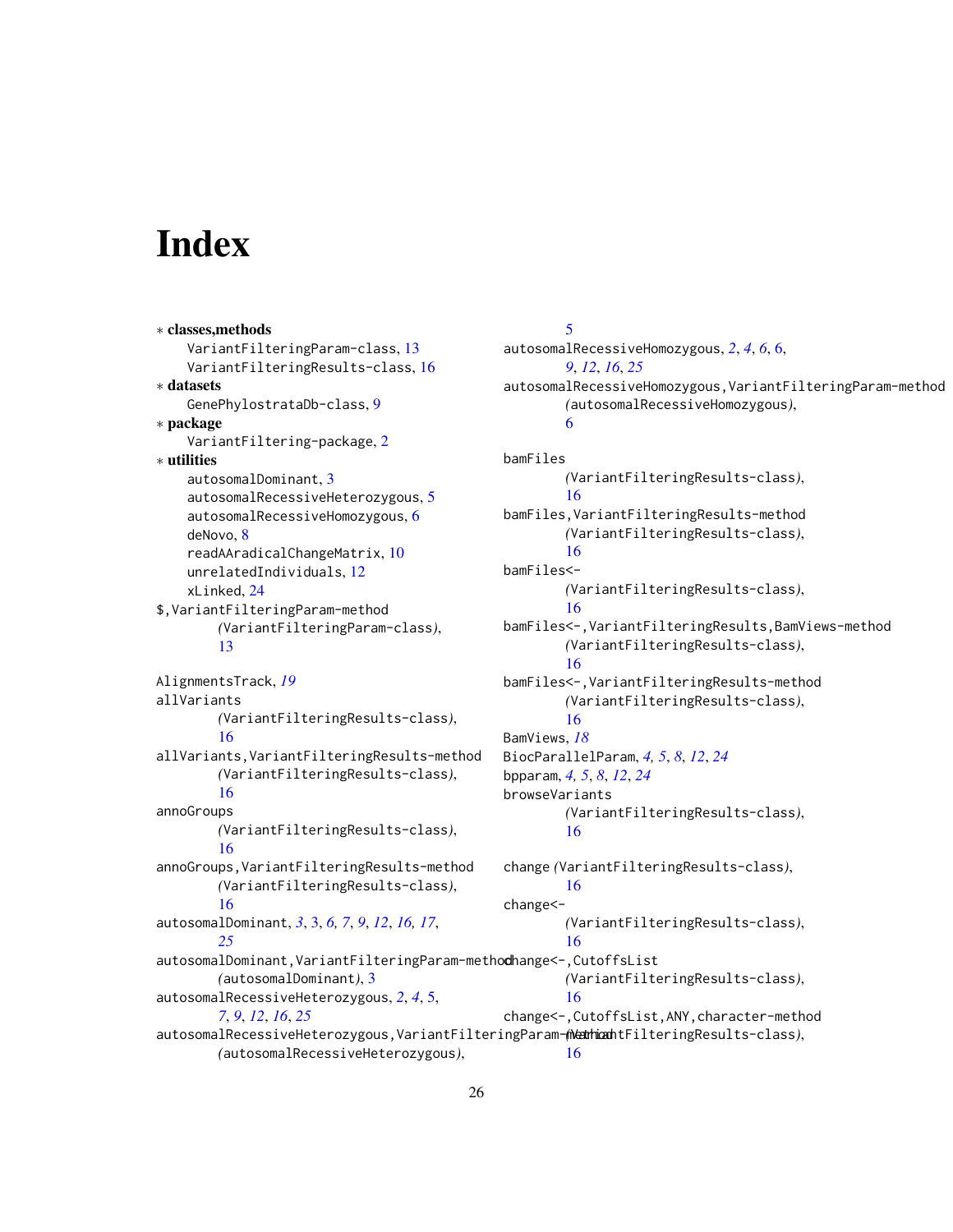change<-,CutoffsList,ANY,integer-method *(*VariantFilteringResults-class*)*, [16](#page-15-0) change<-,CutoffsList,ANY,logical-method *(*VariantFilteringResults-class*)*, [16](#page-15-0) change<-,CutoffsList,ANY,numeric-method *(*VariantFilteringResults-class*)*, [16](#page-15-0) class:CutoffsList *(*VariantFilteringResults-class*)*, [16](#page-15-0) class:VariantFilteringParam *(*VariantFilteringParam-class*)*, [13](#page-12-0) class:VariantFilteringResults *(*VariantFilteringResults-class*)*, [16](#page-15-0) conservedPositions *(*WeightMatrix-class*)*, [21](#page-20-0) conservedPositions,WeightMatrix-method *(*WeightMatrix-class*)*, [21](#page-20-0) cutoffs *(*VariantFilteringResults-class*)*, [16](#page-15-0) cutoffs,VariantFilteringParam-method *(*VariantFilteringParam-class*)*, [13](#page-12-0) cutoffs,VariantFilteringResults-method *(*VariantFilteringResults-class*)*, [16](#page-15-0) cutoffs<- *(*VariantFilteringResults-class*)*, [16](#page-15-0) cutoffs<-,VariantFilteringResults,CutoffsListemptaes *(*VariantFilteringResults-class*)*, [16](#page-15-0) cutoffs<-,VariantFilteringResults,logical-meth $\mathbf{p}$ dtersMetadata *(*VariantFilteringResults-class*)*, [16](#page-15-0) cutoffs<-,VariantFilteringResults-method *(*VariantFilteringResults-class*)*, [16](#page-15-0) CutoffsList *(*VariantFilteringResults-class*)*, [16](#page-15-0) CutoffsList-class

## *(*VariantFilteringResults-class*)*,

#### [16](#page-15-0)

deNovo, *[3,](#page-2-0) [4](#page-3-0)*, *[6,](#page-5-0) [7](#page-6-0)*, [8,](#page-7-0) *[12](#page-11-0)*, *[16](#page-15-0)*, *[25](#page-24-0)* deNovo,VariantFilteringParam-method *(*deNovo*)*, [8](#page-7-0) downstream *(*VariantType-class*)*, [20](#page-19-0) downstream,FiveSpliceSiteVariants-method *(*VariantType-class*)*, [20](#page-19-0) downstream,ThreeSpliceSiteVariants-method *(*VariantType-class*)*, [20](#page-19-0) downstream<- *(*VariantType-class*)*, [20](#page-19-0) downstream<-,FiveSpliceSiteVariants-method *(*VariantType-class*)*, [20](#page-19-0) downstream<-,ThreeSpliceSiteVariants-method *(*VariantType-class*)*, [20](#page-19-0) filteredVariants *(*VariantFilteringResults-class*)*, [16](#page-15-0) filteredVariants,VariantFilteringResults-method *(*VariantFilteringResults-class*)*, [16](#page-15-0) FilterRules, *[18](#page-17-0)* filters *(*VariantFilteringResults-class*)*, [16](#page-15-0) filters,VariantFilteringParam-method *(*VariantFilteringParam-class*)*, [13](#page-12-0) filters,VariantFilteringResults-method *(*VariantFilteringResults-class*)*, [16](#page-15-0) filters<- *(*VariantFilteringResults-class*)*, [16](#page-15-0) filters<-,VariantFilteringResults-method *(*VariantFilteringResults-class*)*, [16](#page-15-0) *(*VariantFilteringResults-class*)*, [16](#page-15-0) filtersMetadata,VariantFilteringParam-method *(*VariantFilteringResults-class*)*, [16](#page-15-0) filtersMetadata,VariantFilteringResults-method *(*VariantFilteringResults-class*)*, [16](#page-15-0) FiveSpliceSiteVariants *(*VariantType-class*)*, [20](#page-19-0)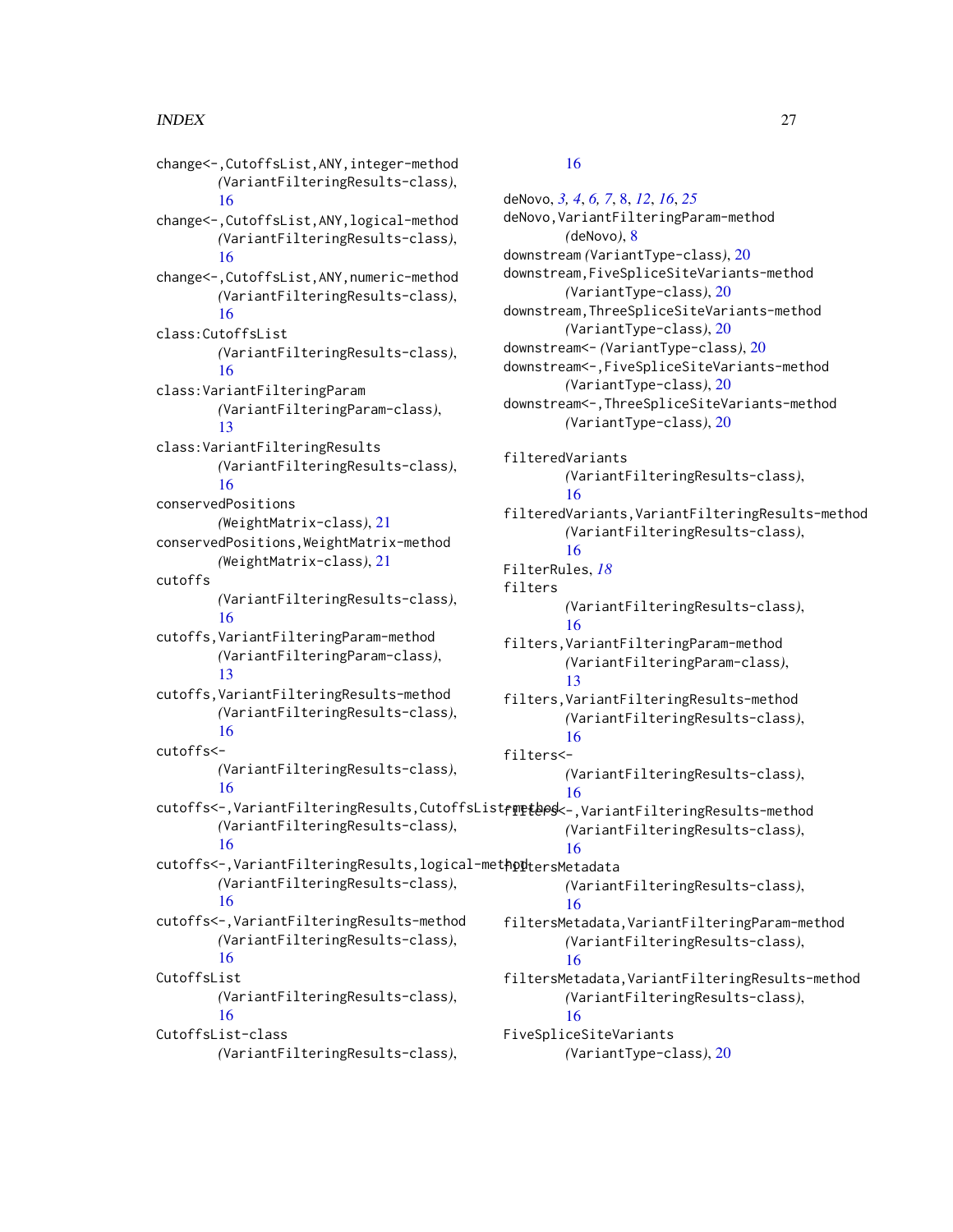```
FiveSpliceSiteVariants-class
       (VariantType-class), 20
genePhylostrata
       (GenePhylostrataDb-class), 9
genePhylostrata,GenePhylostrataDb-method
       (GenePhylostrataDb-class), 9
GenePhylostrataDb
       (GenePhylostrataDb-class), 9
GenePhylostrataDb-class, 9
genePhylostratum
       (GenePhylostrataDb-class), 9
genePhylostratum,GenePhylostrataDb,character-method
param (VariantFilteringResults-class),
        (GenePhylostrataDb-class), 9
16<br>genePhylostratum,GenePhylostrataDb,missing-method
       (GenePhylostrataDb-class), 9
genePhylostratum,GenePhylostrataDb-method
       (GenePhylostrataDb-class), 9
getGeneticCode, 15
graphNEL, 18
humanGenesPhylostrata
       (GenePhylostrataDb-class), 9
inheritanceModel
       (VariantFilteringResults-class),
        16
21
       (VariantFilteringResults-class),
        16
isDeletion, 16
isDelins, 16
isInsertion, 16
isSNV, 16
isSubstitution, 16
length (VariantFilteringResults-class),
        16
length,VariantFilteringResults-method
       (VariantFilteringResults-class),
        16
locateVariants, 16, 19–21
minIntronLength (VariantType-class), 20
minIntronLength,FiveSpliceSiteVariants-method
samples
       (VariantType-class), 20
minIntronLength,ThreeSpliceSiteVariants-method
       (VariantType-class), 20
minIntronLength<- (VariantType-class),
       20
                                             minIntronLength<-,FiveSpliceSiteVariants-method
                                                     (VariantType-class), 20
                                             minIntronLength<-,ThreeSpliceSiteVariants-method
                                                     (VariantType-class), 20
                                             names,VariantFilteringParam-method
                                                     (VariantFilteringParam-class),
                                                     13
                                             nodeData, 18
                                             organism,GenePhylostrataDb-method
                                                     (GenePhylostrataDb-class), 9
                                              param,VariantFilteringResults-method
                                                     (VariantFilteringResults-class),
                                                     16
                                             phastCons100way.UCSC.hg19, 10
                                             plot,VariantFilteringResults,ANY-method
                                                     (VariantFilteringResults-class),
                                                     16
                                             plotTracks, 19
                                             predictCoding, 17, 19
                                             readAAradicalChangeMatrix, 10
                                             readVcf, 3, 5, 6, 8, 12, 24
                                             referenceGenome,VariantFilteringResults-method
                                                     (VariantFilteringResults-class),
                                                     16
                                             reportVariants
                                                     (VariantFilteringResults-class),
                                                      16
                                             reportVariants,VariantFilteringResults-method
                                                     (VariantFilteringResults-class),
                                                     16
                                             resetSamples
                                                     (VariantFilteringResults-class),
                                                      16
                                             resetSamples,VariantFilteringResults-method
                                                     (VariantFilteringResults-class),
                                                     16
                                                     (VariantFilteringResults-class),
                                                      16
                                             samples,VariantFilteringResults-method
                                                     (VariantFilteringResults-class),
                                                     16
```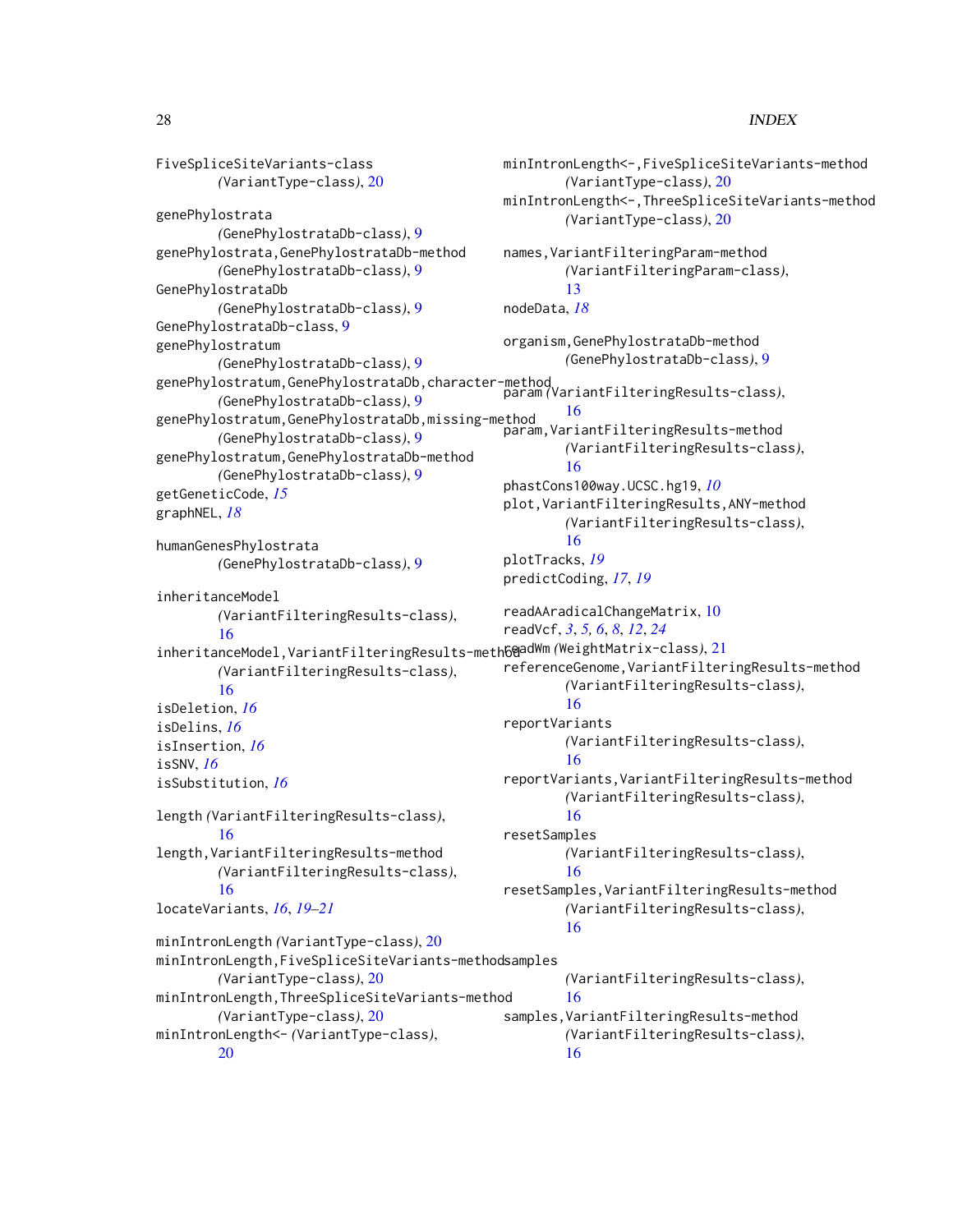samples<- *(*VariantFilteringResults-class*)*, [16](#page-15-0) samples<-,VariantFilteringResults,character-method *(*VariantFilteringResults-class*)*, [16](#page-15-0) samples<-,VariantFilteringResults-method *(*VariantFilteringResults-class*)*, [16](#page-15-0) sequence\_variant.gSOXP *(*VariantFilteringParam-class*)*, [13](#page-12-0) show,CompressedVRangesList-method *(*VariantFilteringResults-class*)*, [16](#page-15-0) show,FiveSpliceSiteVariants-method *(*VariantType-class*)*, [20](#page-19-0) show,GenePhylostrataDb-method *(*GenePhylostrataDb-class*)*, [9](#page-8-0) show,ThreeSpliceSiteVariants-method *(*VariantType-class*)*, [20](#page-19-0) show,VariantFilteringParam-method *(*VariantFilteringParam-class*)*, [13](#page-12-0) show,VariantFilteringResults-method *(*VariantFilteringResults-class*)*, [16](#page-15-0) show,VariantFilteringResultsUI-method *(*VariantFilteringResults-class*)*, [16](#page-15-0) show,WeightMatrix-method *(*WeightMatrix-class*)*, [21](#page-20-0) softFilterMatrix, *[18](#page-17-0)* softFilterMatrix,VariantFilteringResults-method upstream<-,ThreeSpliceSiteVariants-method *(*VariantFilteringResults-class*)*, [16](#page-15-0) softFilterMatrix<-,VariantFilteringResults-method *(*VariantFilteringResults-class*)*, [16](#page-15-0) sog *(*VariantFilteringResults-class*)*, [16](#page-15-0) sog,VariantFilteringParam-method *(*VariantFilteringParam-class*)*, [13](#page-12-0) sog,VariantFilteringResults-method *(*VariantFilteringResults-class*)*, [16](#page-15-0) sortings *(*VariantFilteringResults-class*)*, [16](#page-15-0) sortings<- [16](#page-15-0)

sortings,VariantFilteringResults-method *(*VariantFilteringResults-class*)*, [16](#page-15-0) *(*VariantFilteringResults-class*)*, [16](#page-15-0) sortings<-,VariantFilteringResults,CutoffsList-method *(*VariantFilteringResults-class*)*, [16](#page-15-0) spliceSiteMatricesHuman *(*VariantFilteringParam-class*)*, [13](#page-12-0) summary,VariantFilteringResults-method *(*VariantFilteringResults-class*)*, [16](#page-15-0) TabixFile, *[15](#page-14-0)* ThreeSpliceSiteVariants *(*VariantType-class*)*, [20](#page-19-0) ThreeSpliceSiteVariants-class *(*VariantType-class*)*, [20](#page-19-0) unrelatedIndividuals, *[3,](#page-2-0) [4](#page-3-0)*, *[7](#page-6-0)*, [12,](#page-11-0) *[16,](#page-15-0) [17](#page-16-0)*, *[25](#page-24-0)* unrelatedIndividuals,VariantFilteringParam-method *(*unrelatedIndividuals*)*, [12](#page-11-0) upstream *(*VariantType-class*)*, [20](#page-19-0) upstream,FiveSpliceSiteVariants-method *(*VariantType-class*)*, [20](#page-19-0) upstream,ThreeSpliceSiteVariants-method *(*VariantType-class*)*, [20](#page-19-0) upstream<- *(*VariantType-class*)*, [20](#page-19-0) upstream<-,FiveSpliceSiteVariants-method *(*VariantType-class*)*, [20](#page-19-0) *(*VariantType-class*)*, [20](#page-19-0) VariantFiltering *(*VariantFiltering-package*)*, [2](#page-1-0) VariantFiltering-package, [2](#page-1-0) VariantFilteringParam, *[3](#page-2-0)[–8](#page-7-0)*, *[11,](#page-10-0) [12](#page-11-0)*, *[16,](#page-15-0) [17](#page-16-0)*, *[21](#page-20-0)*, *[24](#page-23-0)* VariantFilteringParam *(*VariantFilteringParam-class*)*, [13](#page-12-0) VariantFilteringParam-class, [13](#page-12-0) VariantFilteringResults, *[4](#page-3-0)[–7](#page-6-0)*, *[9](#page-8-0)*, *[12](#page-11-0)*, *[25](#page-24-0)* VariantFilteringResults *(*VariantFilteringResults-class*)*,